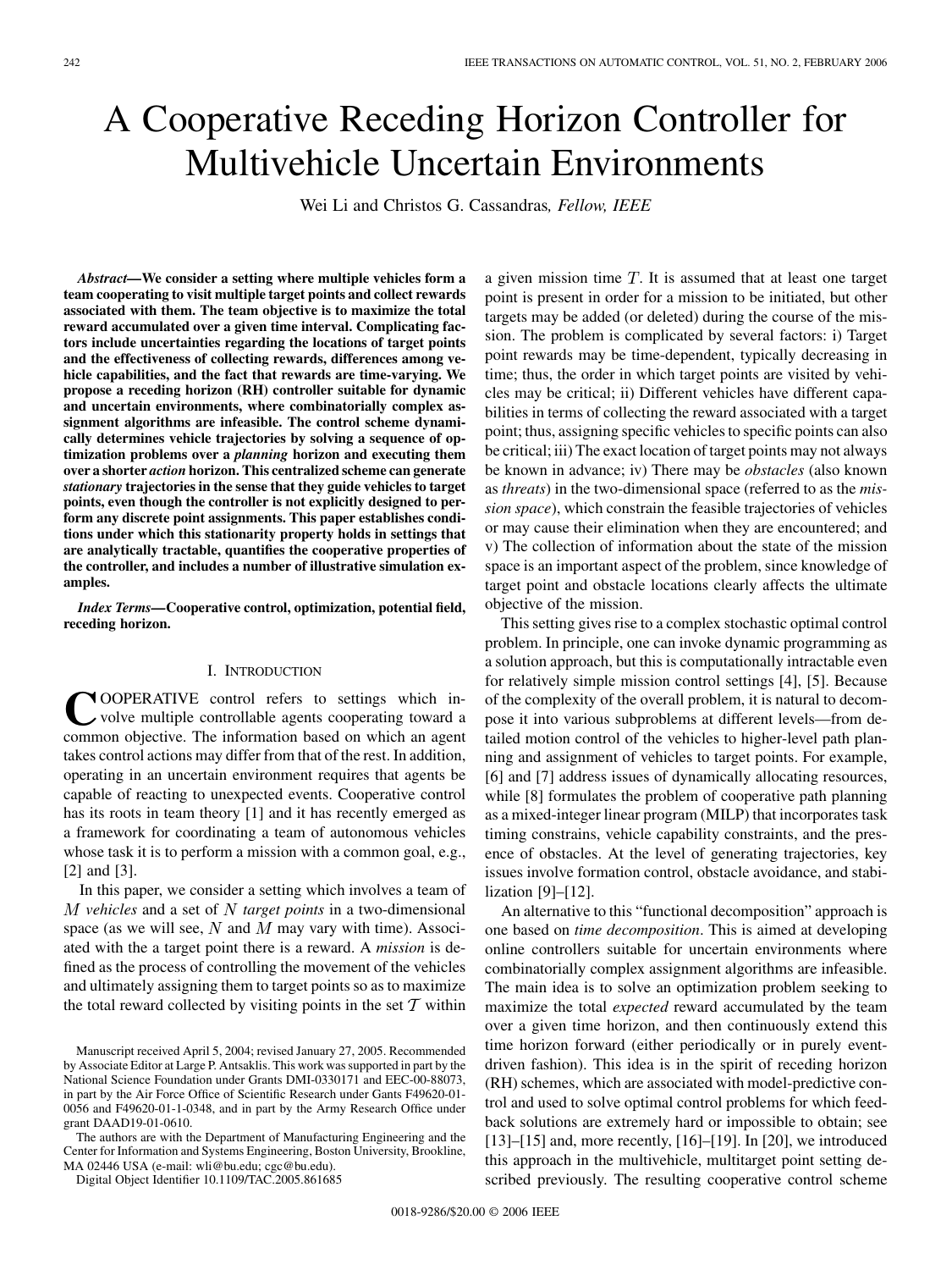dynamically determines vehicle trajectories by solving a sequence of optimization problems over a *planning* horizon and executing them over a shorter *action* horizon. We should emphasize that the optimization problem involved *does not attempt to make any explicit vehicle-to-target assignments*, but only to determine headings that, at the end of the current planning horizon, would place vehicles at positions such that a total expected reward is maximized. Thus, it is a relatively simple problem to solve. A surprising observation in early simulation experiments [\[20](#page-15-0)] was the fact that vehicle trajectories actually converge to target points, despite the fact that our approach, by its nature, was never intended to perform any such discrete vehicle-totarget-point assignment. With this seemingly salient property, an advantage of this approach is that it integrates the three tasks of: i) vehicle assignment to target points; ii) routing of the vehicles to their assigned target points; and iii) real-time trajectory generation, all in one function: Controlling vehicle headings in real time.

Motivated by this observation, the contribution of this paper is to present and analyze the RH control scheme outlined above and to explore the generality of the "stationarity" property observed, i.e., the fact that vehicles converge to target points without explicitly being assigned to them. We first study the general  $M$ -vehicle  $N$ -target point case and identify a condition that ensures a "stationary" trajectory in the sense that a vehicle always ends up visiting a target. For the 1-vehicle  $N$ -target point case, we show that this condition reduces to a simple test. For 2-vehicle problems, despite the loss of cost function convexity compared to a single-vehicle case, we are able to show that this condition is satisfied and RH controller trajectories are still stationary. The verification of this condition for  $M \geq 3$ vehicles remains an open issue.

From a practical standpoint, the proposed RH control scheme translates into on-line task assignment and path planning for multi-vehicle cooperative missions and its event-driven nature is specifically suited to uncertain environments by naturally adjusting trajectories in response to random events. The scheme is centralized, i.e., it requires a controller (possibly one of the vehicles) with adequate computation and communication capacity to solve an optimization problem whenever invoked as a result of an event occurrence reported by any one vehicle. Commands are then issued from the controller to all team vehicles. The centralized scheme in this paper has formed the basis for developing a distributed RH controller, presented in [\[21](#page-15-0)] where the RH controller is also extended to include trajectory constraints such as obstacle avoidance and limits on the vehicle headings allowed.

In Section II, we present the cooperative RH (CRH) control scheme and include some simulation examples to illustrate its properties and cooperative characteristics. In Section III, we place this scheme in the context of a potential field and examine the stationarity properties of the CRH control scheme.

#### II. CRH CONTROL SCHEME

We consider a two-dimensional *mission space*, in which there is a set T of N target points indexed by  $i = 1, \ldots, N$ . The location of the *i*th target point is  $y_i \in \mathbb{R}^2$ . There are also initially M vehicles indexed by  $j = 1, \ldots, M$  that define a set A, and

let  $x_i(t) \in \mathbb{R}^2$  denote the position of the *j*th vehicle at time t. The vehicles' intial positions are given by  $x_{i0}$ ,  $j = 1, ..., M$ . For simplicity, we assume a vehicle travels at constant velocity throughout the team mission, i.e.,

$$
\dot{x}_j(t) = V_j \begin{bmatrix} \cos u_j(t) \\ \sin u_j(t) \end{bmatrix} \quad x_j(0) = x_{j0} \tag{1}
$$

where  $u_i(t) \in [0, 2\pi]$  is the controllable heading of vehicle j and  $V_i$  is the corresponding velocity. We note that  $M$ ,  $N$  and  $y_i$ may change in time.

Vehicles complete tasks in the mission space by visiting target points. To distinguish the relative importance of tasks at time  $t$ , each target point has an associated *reward function* denoted by  $R_i \phi_i(t)$ , where  $R_i$  is the maximal reward and  $\phi_i(t) \in [0,1]$  is a discounting function which describes the reward change over time. Note that by appropriately selecting  $\phi_i(t)$ , it is possible to capture timing constraints imposed on target points, as well as precedence constraints (e.g., if point  $i$  must be visited before point k, then  $\phi_k(t) = 0$  for all t prior to i being visited by some vehicle). By allowing  $R_i < 0$  for some i and properly selecting  $\phi_i(t)$ , we may also model an obstacle or threat in the mission space (see also [\[21](#page-15-0)]). A simple discounting function we can use is the linear one

$$
\phi_i(t) = 1 - \frac{\alpha_i}{T}t \quad \alpha_i \in (0, 1]. \tag{2}
$$

When a deadline is associated with a paricular target point, we can use

$$
\phi_i(t) = \begin{cases}\n1 - \frac{\alpha_i}{D_i} t & \text{if } t \le D_i \\
(1 - \alpha_i) e^{-\beta_i (t - D_i)} & \text{if } t > D_i\n\end{cases}
$$
\n(3)

where  $D_i$  is a deadline assigned to target point i, and  $\alpha_i \in (0,1]$ ,  $\beta_i > 0$  are parameters which may be target-specific and chosen to reflect different cases of interest.

In order to distinguish the effectiveness of vehicles relative to a target point *i*, we define a *vehicle capability factor*  $p_{ij}(t) \in$ [0,1], which reflects the probability that a vehicle j visiting point  $i$  at time  $t$  will complete the task and collect the reward  $R_i\phi_i(t)$ . We say that vehicle *j* visits target point *i* at time *t* if  $||x_i(t) - y_i|| \leq s_i$  ( $|| \cdot ||$  is the usual Euclidean norm) and  $p_{ij}(t) > 0$ . Thus,  $s_i > 0$  can be viewed as the *size* of a target point. If during a visit the vehicle successfully completes its task, it will collect the corresponding reward and, at the same time, target point  $i$  is no longer of interest to the mission and it is removed from the set  $T$ . Since a visit at point i is related to the consumption of vehicle  $i$ 's resources, the vehicle capability factor  $p_{ij}(t)$  may decrease after the visit, i.e.  $p_{ij}(t^+) \leq p_{ij}(t^-)$ . In addition, if target  $i$  is a threat, a visit may result in the elimination of vehicle  $j$ , a negative reward is collected, and  $j$  is removed from the set  $A$ .

**Cooperative structure:** Vehicles cooperate by dynamically partitioning the mission space and implicitly allocating regions of it among themselves. Given an arbitrary point  $y \in \mathbb{R}^2$  in the mission space (not necessarily a target point), we would like to assign this point to vehicles at time  $t$  so that  $y$  is assigned to the closest vehicle with the highest probability. To formalize this idea, we first define a *neighbor set*  $\mathcal{B}^b(y,t)$  to include the b closest vehicles to  $y \in \mathbb{R}^2$  at time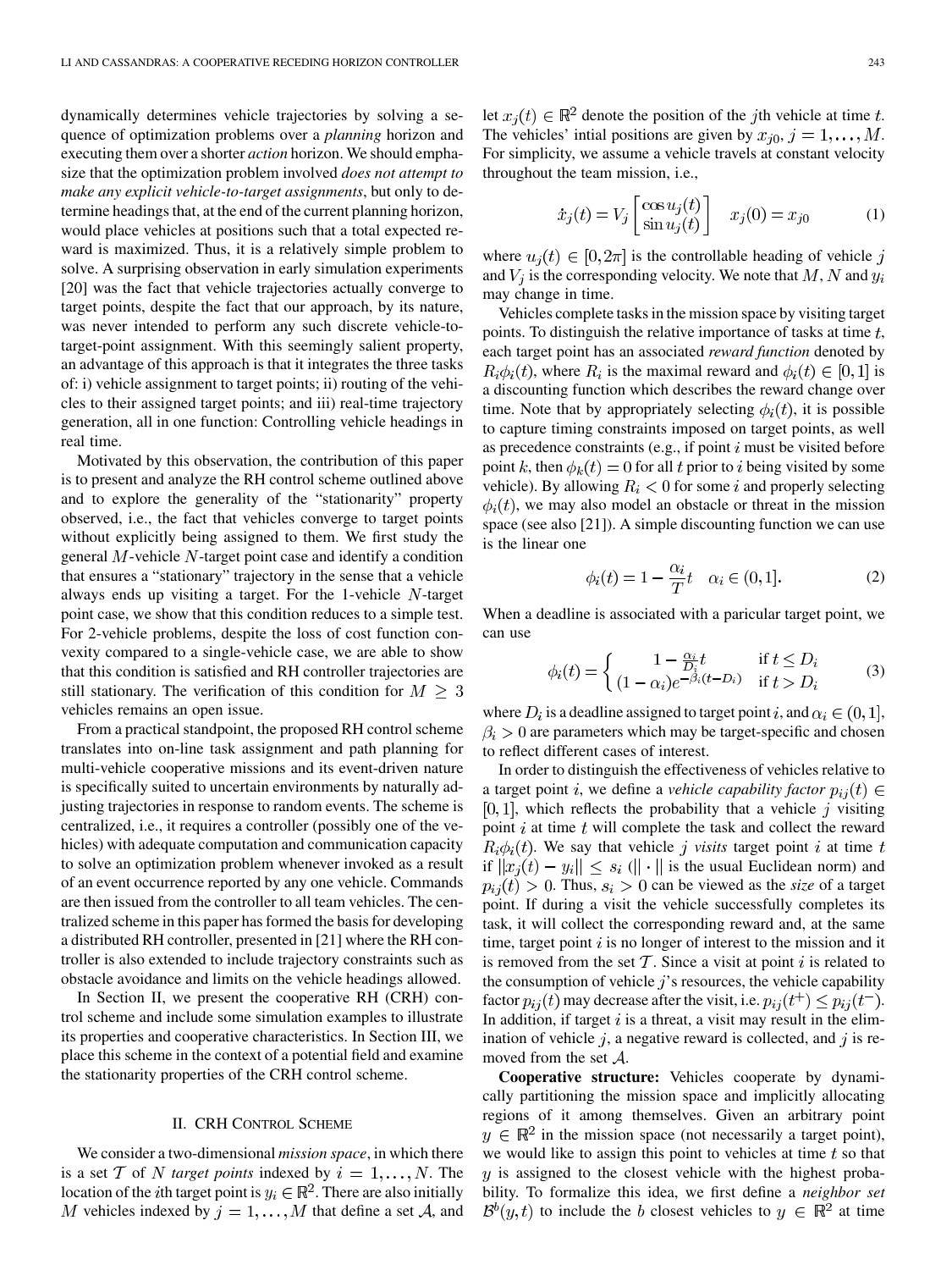t, where  $b \in \{1, ..., M\}$ . Let  $B^l(y, t)$  be the lth closest vehicle to y, i.e.  $B^l(y,t) = \arg \min \{ ||x_k(t) - y|| : k \in \mathcal{A},$  $k \neq B^1(y,t), \ldots, B^{l-1}(y,t)$ ,  $l = 1, \ldots, M$ , so that

$$
\mathcal{B}^b(y,t) = \left\{ B^1(y,t), \ldots, B^b(y,t) \right\}.
$$

We then define the *relative distance function*,  $\delta_i(y, t)$ , as follows:

$$
\delta_j(y,t) = \begin{cases} \frac{\|x_j(t) - y\|}{\sum_{k \in \mathcal{B}^b(y,t)} \|x_k(t) - y\|}, & \text{if } j \in \mathcal{B}^b(y,t) \\ 1, & \text{otherwise} \end{cases}
$$
 (4)

Of particular interest is the case  $b = 2$ , so we set  $\mathcal{B}(y, t) \equiv$  $\mathcal{B}^2(y,t)$ . Moreover, when y coincides with a target point  $y_i$ , we write  $B_i(t) \equiv B(y_i, t)$  and similarly  $\delta_{ij}(t) \equiv \delta_j(y_i, t)$ .

Next, we define a *relative proximity function*  $q_i(y, \delta_i)$  to be any nonincreasing function of  $\delta_j$  such that  $q_j(y,0) = 1$ ,  $q_i(y, 1) = 0$ . An example of such a function when  $b = 2$  is

$$
q_j(y, \delta_j) = \begin{cases} 1, & \text{if } \delta_j \leq \Delta \\ \frac{1}{1 - 2\Delta} \left[ (1 - \Delta) - \delta_j \right], & \text{if } \Delta < \delta_j \leq 1 - \Delta \\ 0, & \text{if } \delta_j > 1 - \Delta \end{cases}
$$
(5)

where  $\Delta \in [0, 1/2)$  is an adjustable parameter which can be interpreted as a "capture radius": if a target point  $i$  happens to be so close to vehicle j as to satisfy  $\delta_i(y_i, t) \leq \Delta$ , then at time t vehicle  $j$  is committed to visit target  $i$ . Again, when  $y$ coincides with a target point  $y_i$ , we write  $q_{ij}(\delta_{ij}) \equiv q_j(y_i, \delta_j)$ . We can now view  $q_{ij}(\delta_{ij})$  as the probability that target point i is assigned to vehicle j at time t, based on the value of  $\delta_{ij}(t)$ , and observe that  $\sum_{i} q_{ij}(\delta_{ij}) = 1$ . Fig. 1(a) illustrates (5) when  $\Delta =$ . In Fig. 1(b), the mission space regions which are within the "capture radius"  $\Delta$  of vehicles are indicated; as will be shown in Section III, the boundaries of these regions are made up by arcs (see Lemma 5). As  $\Delta$  increases, the regions expand and when  $\Delta \rightarrow 1/2$  they cover the entire mission space. It is worthwhile noting that when  $\Delta = 1/2$  these regions reduce to the Voronoi partition of the mission space (see [[22\]](#page-15-0)), as a special case of this cooperative structure construction.

**CRH trajectory construction:** The objective of the mission is to collect the maximal total reward by the end of some mission time  $T$  (or some specific event that defines the end of the mission). To meet this goal, we design a cooperative controller which generates a set of trajectories for each vehicle in the team A during  $[0, T]$ . This on-line controller is applied at time points denoted by  $t_k$ ,  $k = 0, 1, \ldots$ , during the mission time. At  $t_k$ , the controller operates by solving an optimization problem  $P_k$ , whose solution is the control vector  $\mathbf{u}_k = [u_1(t_k) \dots u_M(t_k)].$ Next, we explain how  $P_k$  is formulated.

Suppose that vehicles are assigned headings  $u_1(t_k), \ldots, u_M(t_k)$  at time  $t_k$ , intended to be maintained for a *planning horizon* denoted by  $H_k$ . Then, at time  $t_k + H_k$  the *planned* positions of the vehicles are given by

$$
x_j(t_k + H_k) = x_j(t_k) + \dot{x}_j(t_k)H_k.
$$
 (6)

Define

$$
\tau_{ij}(\mathbf{u}_k, t_k) = (t_k + H_k) + \frac{||x_j(t_k + H_k) - y_i||}{V_j} \tag{7}
$$



Fig. 1. (a)  $q_{ij}$  function when  $\Delta = 0.4$ . (b) Full responsibility regions when  $\Delta = 0.4$  and Voronoi partition (dotted line) obtained when  $\Delta = 0.5$ .

and note that  $\tau_{ij}(\mathbf{u}_k, t_k)$  is the earliest time that vehicle j can reach point i under the condition that it starts at  $t_k$  with control dictated by  $\mathbf{u}_k$  and then proceeds directly from  $x_j(t_k + H_k)$ to the target point  $y_i$ . We are interested in the maximal reward that vehicle  $j$  can extract from target  $i$  if it reaches the target at time  $\tau_{ij}(\mathbf{u}_k, t_k)$ . Clearly, this is given by  $R_i \phi_i[\tau_{ij}(\mathbf{u}_k, t_k)]$ . For convenience, define

$$
\tilde{\phi}_{ij}(\mathbf{u}_k, t_k) = \phi_i \left[ \tau_{ij}(\mathbf{u}_k, t_k) \right] \tag{8}
$$

where it is worth pointing out that  $\phi_{ij}(\cdot)$ , unlike  $\phi_i(\cdot)$ , depends on both  $i$  and  $j$ . It is also clear that the probability of extracting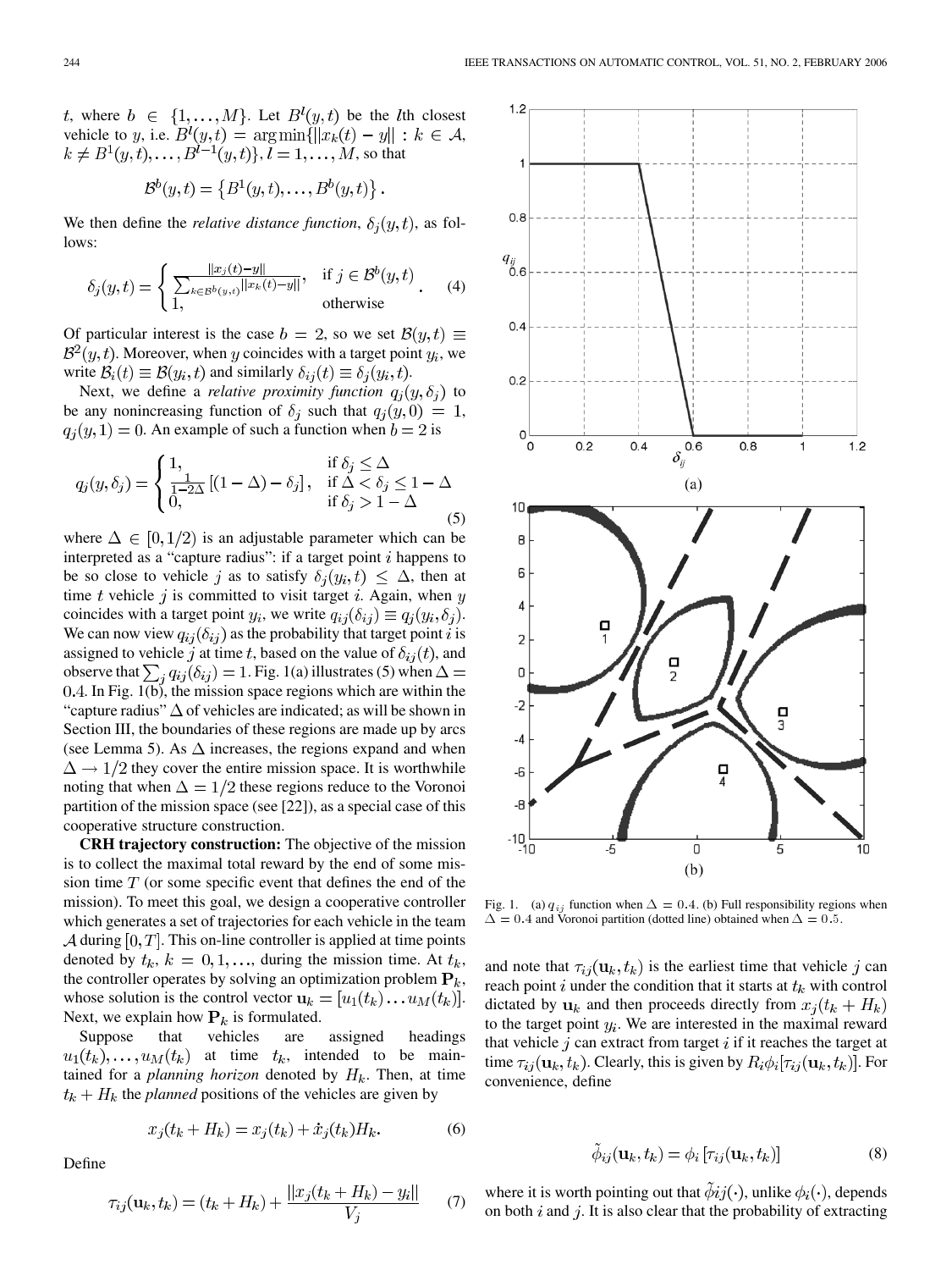this reward, evaluated at time  $t_k$ , is given by  $p_{ij}[\tau_{ij}(\mathbf{u}_k, t_k)].$ For convenience, we set

$$
\tilde{p}_{ij}(\mathbf{u}_k, t_k) = p_{ij} \left[ \tau_{ij}(\mathbf{u}_k, t_k) \right]. \tag{9}
$$

Returning to the function  $q_{ij}(\delta_{ij}) \equiv q_j(y_i, \delta_j)$  defined earlier, we are interested in its value at  $t = t_k + H_k$  and define

$$
\tilde{q}_{ij}(\mathbf{u}_k, t_k) = q_{ij} \left[ \delta_{ij}(t_k + H_k) \right]. \tag{10}
$$

Using the notation  $A_k$  and  $T_k$  to denote dependence of these sets on  $t_k$ , we can now present the optimization problem  $\mathbf{P}_k$ , formulated at time  $t_k$ , as follows:

$$
\max_{\mathbf{u}_k} \sum_{i=1}^N \sum_{j=1}^M R_i \tilde{\phi}_{ij}(\mathbf{u}_k, t_k) \cdot \tilde{p}_{ij}(\mathbf{u}_k, t_k) \cdot \tilde{q}_{ij}(\mathbf{u}_k, t_k)
$$
 (11)

with  $\phi_{ij}(\mathbf{u}_k, t_k)$ ,  $\tilde{p}_{ij}(\mathbf{u}_k, t_k)$ , and  $\tilde{q}_{ij}(\mathbf{u}_k, t_k)$  as defined in (8)–(10), respectively. The expression  $\tilde{p}_{ij}(\mathbf{u}_k, t_k) \cdot \tilde{q}_{ij}(\mathbf{u}_k, t_k)$  in (11) can be seen as the expected reward that vehicle  $j$  collects from target point  $i$ , evaluated at time  $t_k$  using a planning horizon  $H_k$ . Note, once again, that we may have  $R_i < 0$  in the case of threats in the mission space. Moreover, we can model the elimination of vehicles by including negative terms of the form  $C_j \tilde{r}_{ij}(\mathbf{u}_k, t_k)$  where  $C_j$ is the cost of vehicle j and  $r_{ij}(t) \in [0,1]$  is the probability that a vehicle  $j$  visiting target point  $i$  at time  $t$  will be eliminated (see also [[21\]](#page-15-0)). We should also point out that  $P_k$  is readily extended to incorporate additional features of a team mission environment. For example, the formulation in (11) assumes that a vehicle is free to arbitrarily change its heading at no cost. Introducing such a cost [i.e., a negative reward in (11)] results in a tradeoff between changing direction and the incremental expected benefit of such a control action. This tradeoff is formalized in [\[21](#page-15-0)] by introducing a *heading change cost function*  $\Delta(u, u')$ , where u is the current heading of a vehicle and u' is a new heading, determined as the solution of a problem of the form  $P_k$  at some  $t_k$ .

Problem  $P_k$  is parameterized by the planning horizon  $H_k$ , which is critical in obtaining desirable properties for this CRH controller. In particular, we will set

$$
H_k = \min_{j \in A_k, i \in T_k, p_{ij}(t_k) > 0} \left\{ \frac{||y_i - x_j(t_k)||}{V_j} \right\}
$$
(12)

i.e., the smallest "distance" (in time units) between any target point and any capable vehicle at time  $t_k$ . We will show in Section III (see Lemma 1) why this choice is appropriate. Moreover, from our definition of a vehicle "visiting" a target point, it follows that  $H_k > \min_{j \in A_k, i \in T_k, p_{ij}(t_k) > 0} \{s_i/V_j\}$  where  $s_i > 0$ is the size of  $i$ . At the time of a visit, either the task at the target point is completed and the target is removed from the set  $\mathcal{T}_k$  or the vehicle depletes its resources (i.e.,  $p_{ij}(t_k) = 0$ ); the planning horizon is also re-evaluated at this point.

Upon getting the optimal  $u_k$  for (11) based on  $H_k$  and all state information available at  $t_k$ , all vehicles follow this control for an *action horizon*  $h_k \leq H_k$ . The process is then repeated at time  $t_{k+1} = t_k + h_k$ ,  $k = 0, 1, \dots$  The value of  $h_k$  is determined by two factors. First, if an unexpected event takes place (e.g., a new target is detected or a vehicle fails) at some  $t_e \in (t_k, t_k + h_k)$ ,

then we set  $h_k = t_e - t_k$ . Otherwise, we simply update the control after a prespecified amount of time. Thus, in general,  $\{t_k\}$  is a random sequence. The CRH controller terminates when: i) all the target rewards are collected; ii) all vehicles are eliminated; iii) vehicles deplete all their resources; or iv) the mission time expires.

Looking at (11), observe that the solution of this problem is some heading  $u_j(t_k)$  for every vehicle  $j \in A_k$ , but there is no express constraint imposed on  $P_k$  to *assign* a vehicle to a target location: There is no constraint of the form  $x_i(t_k + H_k)$  =  $y_i, i \in \mathcal{T}_k$  or  $y_i - x_j(t_k)/||y_i - x_j(t_k)|| = x_j(t_k + H_k \frac{x_i(t_k)}{||x_i(t_k+H_k)-x_i(t_k)||}$  forcing a vehicle to either be at a some point  $y_i$  by a certain time or to set a heading for it. The intent of designing the CRH controller was originally to simply direct vehicles toward points in the mission space in a way that the team maximizes an *expected* reward as represented by the objective function in (11); a lower level controller might then be responsible for making final *discrete* assignments. However, the empirical observation made (as seen in the next section) was that in fact vehicles always end up visiting a target point, as long as the planning horizon is appropriately selected, specifically as in (12) above. The remainder of this paper is largely intended to explore the validity and potential limitations of this "stationarity" property.

**Complexity of problem**  $P_k$ **: The motivation for our CRH** approach comes from: i) the stochastic nature of the mission space, and ii) an effort to bypass the combinatorial complexity of vehicle assignment problems. In deterministic discrete optimization, there exist several well-known algorithms to address the problem of assigning  $M$  vehicles to sequentially visit  $N$ points and maximize a total reward (e.g., Vehicle Routing Problems or, if  $M = 1$ , Traveling Salesman Problems [[23\]](#page-15-0), [\[24](#page-15-0)]). Using such algorithms in our problem setting is infeasible, since random events necessitate that this type of combinatorially hard problem is repeatedly solved on line; in addition, these algorithms are typically very sensitive to the problem setting (e.g., target locations and rewards). This raises the issue of whether solving  $P_k$  is significantly simpler than any such approach and whether it is scalable with respect to  $N$  and  $M$ .

In order to provide a reasonable comparison of our approach to a deterministic assignment problem (e.g., as in [\[8](#page-15-0)]), it is common to consider the mission space as a two-dimensional grid. Depending on the grid design, the control  $u_i(t_k)$  can take G values and in the case of  $M$  vehicles, the solution of (11) reduces to comparing  $G^M$  cost values. An immediate observation is that this is independent of the number of target points  $N$ [except for some arithmetic to add terms in (11)], so that *the complexity of this approach is independent of* . The problem of evaluating assignments of  $M$  vehicles to sequentially visit  $N$ points can be mapped onto a "ball and urn" problem (ignoring the extra complexity induced by constraints that make some assignments infeasible) as follows: given a labeling of  $N$  balls, there are  $C_{M-1}^{N+M-1}$  groupings into M urns (where C denotes the number of combinations), therefore the total number of assignments is  $(N!) \cdot C_{M-1}^{N+M-1} = (N+M-1)!/(M-1)!$ . In a stochastic setting, if  $K$  random events occur each one requiring resolving a problem, the complexity of this approach is of the order of  $K \cdot (N + M - 1)!/(M - 1)!$  compared to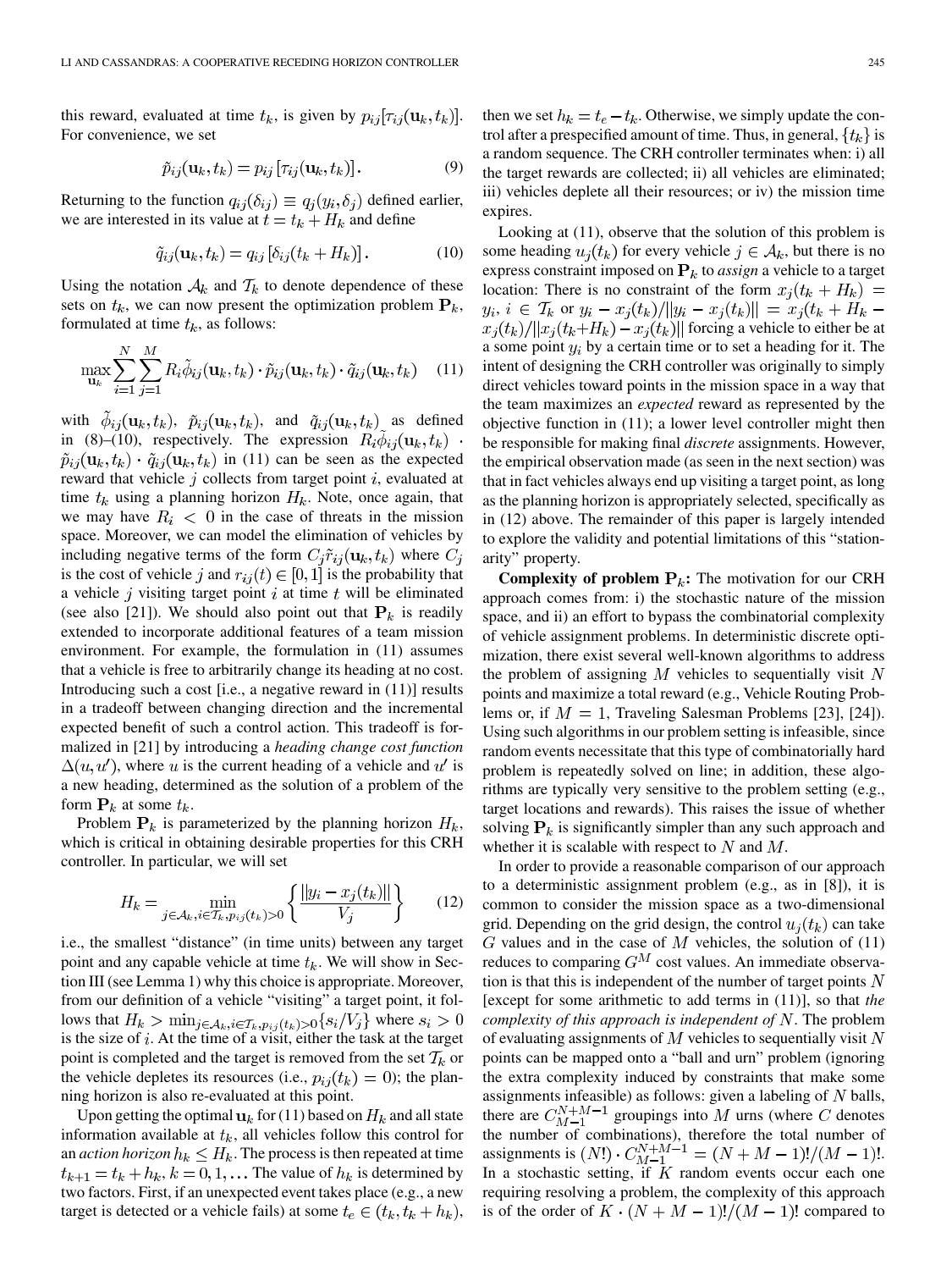$1670$ 

 $1<sup>C</sup>$ 

8

6

 $\overline{2}$ 

0

-2

 $-\epsilon$ 

the complexity of the CRH scheme which is  $K \cdot G^M$ . As an example, for  $N = 10$ ,  $M = 4$ ,  $G = 8$  (a standard rectangular grid),  $(N + M - 1)!/(M - 1)! = 1.0378e + 0.09$ , whereas  $G<sup>M</sup> = 4096$ , a complexity reduction of the order of 10<sup>6</sup> for each of the *K* events. We should also point out that when the *stochastic* optimization problem is considered, neither approach can be guaranteed to yield a global optimum because the associated stochastic discrete dynamic program is intractable. In practice, problem  $P_k$  is an unconstrained nonlinear program which may be solved very efficiently by a variety of standard techniques without resorting to any discretization of the mission space; naturally, in general, only local optimality can be guaranteed in this case.

# *A. Simulation Examples*

Before proceeding with the analysis of the CRH controller's properties, we provide in this section a few examples in a simulated mission space environment. We do so at this point in order to illustrate these properties and motivate the analysis carried out in the rest of this paper, as well as to highlight some issues that deserve further scrutiny.

The implementation of the controller requires selecting the planning and action horizons  $H_k$  and  $h_k$ , respectively. In what follows,  $H_k$  is given by (12) and  $h_k$  is selected so that

$$
h_k = \begin{cases} \frac{1}{2}H_k, & \text{if } H_k > r\\ H_k, & \text{if } H_k \le r \end{cases}
$$
 (13)

where, for any target point,  $r$  is a small distance from it (in the sequel,  $r = 2$ ). The reward discounting function  $\phi_i(t)$  is given by (3),  $q_{ij}(\delta_{ij}) \equiv q_j(y_i, \delta_j)$  is given by (5) with  $\Delta = 0.4$ , and  $\delta_{ij} \equiv \delta_i(y_i, t)$  is given by (4) with  $b = 2$ . Finally, the simulated environment allows for time-dependent target point values (modeled through  $\phi_i(t)$ , including deadlines), different vehicle capabilities (modeled through  $p_{ij}(t)$ ), and random events such as new target points being detected or vehicle failures.

An example of a mission executed under CRH control is shown in Fig. 2. In this case, there are 4 vehicles (A,B,C,D) and 10 target points (shown as indexed triangles). Each target point is assigned a maximal reward  $R_i$ , with  $R_i = 10$  for  $i = 1, 4, 5, 6, 7, 9, 10, R_2 = R_8 = 20$ , and  $R_3 = 30$ . Targets are also assigned deadlines  $D_i$ , with  $D_1 = D_9 = 10$ ,  $D_i = 20$ for  $i = 3, 5, 6, 8$ , and  $D_i = 30$  for  $i = 2, 4, 7, 10$ . The initial vehicle positions (randomly chosen) are indicated by the squares. The notation  $(a : b)$  on the top right represents the time of the snapshot shown and the remaining total reward for the team. For simplicity, in this example we set all vehicle capability factors to 1 (the controller's basic behavior is not affected by changing these values). It is also assumed that all target points are known in advance and that information is shared by all vehicles.

Looking at Fig. 2, we make several observations. First, as pointed out in the previous section, the RH controller guides vehicles to eventually visit discrete target points. This is not at all obvious, since the controller sets headings with the aim of maximizing expected rewards, but has no explicit mechanism for forcing vehicles to reach any discrete point in the mission space. For instance, vehicle A initially heads for a position between points 1, 6, and 9, but then eventually converges to target



Fig. 2. Example of the CRH controller operation with four vehicles, ten target points.

point 1. This "stationarity" property of the CRH controller is analyzed in the next section. Note that such flexibility in a vehicle's behavior is highly desirable in an uncertain environment: The vehicle does not commit to a specific target point until the last possible time instant. In this example, target point 1 has a tight deadline  $D_1 = 10$ , so it is not surprising that A selects it first in its trajectory. The cooperative nature of the controller is also seen in the joint behavior of vehicles A and D: while A heads for 1, vehicle D heads toward 6 and 9 and visits 9 in time to make the deadline  $D_9 = 10$  while also visiting 6 which happens to be along the way. Another manifestation of cooperative control in this example is the way that the four vehicles implicitly divide the mission space into respective areas of responsibility. Finally, note that the control updates are not made uniformly over time: control updates are indicated by dots in Fig. 2, and one can see that some are made more frequently than others. This is a result of the asynchronous event-driven nature of the controller, where an event such as "vehicle  $\dot{\gamma}$  visits target point  $i$ " triggers a re-evaluation of the controls obtained by solving  $\mathbf{P}_k$  at that event time.

Fig. 3 shows another example with 4 vehicles (P, G, BK, BL, all initially located at the same point), but in this case *only a single target point is initially known* (labeled 1). The remaining points indicated are unknown to the team, but can be detected if a vehicle happens to be within a "sensor detection area" (in this case, a circle of radius 10/3 units). Thus, an essential aspect of the mission is the search for target points. In this case, the CRH controller serves to disperse the four vehicles so that they are headed in different directions. In Fig. 3(a), because targets 4, 8, 9, 11 are located within the detection radius defined by the initial location, they become known to the team. Vehicles BK, G, and BL are headed for these targets, while vehicle P is heading for target 1. In Fig. 3(b), all but one target points have been detected. An example of the controller's cooperative nature is seen in the behavior of BK: it was originally accompanying P toward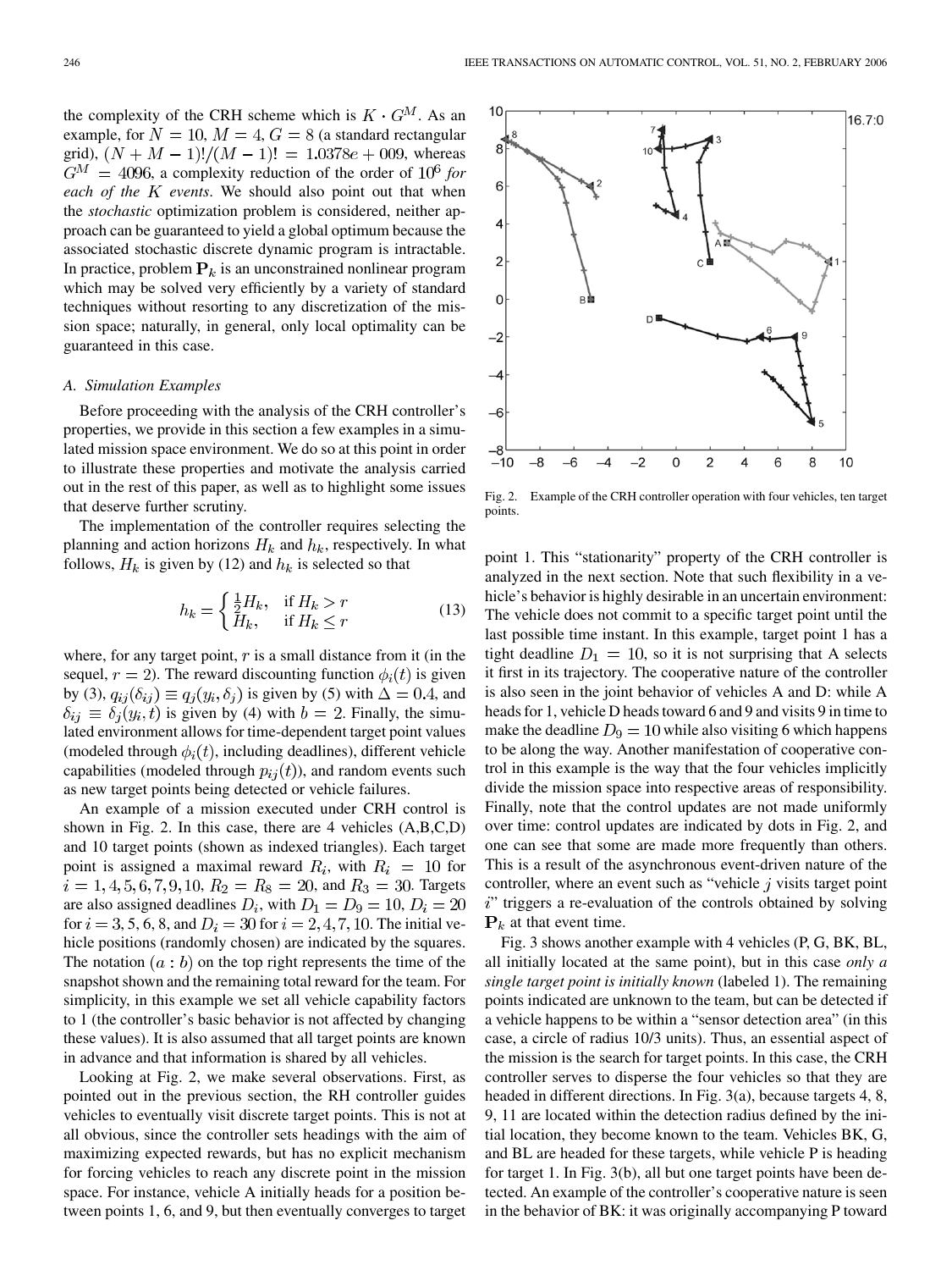

Fig. 3. Example of a mission with unknown targets.

1, up to a point where the effect of  $q_{ij}(\delta_{ij})$  in (11) is such that the expected reward is maximized by having vehicle BK be "repelled," which is tantamount to this vehicle searching for unknown targets and in fact detecting some as seen in Fig. 3(b) relative to Fig. 3(a). This occasional repelling action automatically induced by the cooperative controller will be discussed in detail in Section III-C; see (28). Along the same lines, vehicle G, after visiting target 4, is directed away from the areas that the other three vehicles are covering. Although this vehicle fails to detect any of the remaining unknown targets, it will continue in "search mode" during the mission. On the other hand, vehicle BL visits a number of targets that it happens to detect along its trajectory.

Additional simulation results were reported in [\[20](#page-15-0)] where the performance of the controller was also compared to an upper bound provided by performing an exhausitive search over all possible straight-line (minimum-time) trajectories. The results indicate that the CRH controller matches the reward upper bound, except in some cases where the behavior of vehicles under CRH control exhibits instabilities in the form of headings that oscillate between two or more values corresponding to nearby target points. This is intuitively understandable, since a vehicle located in the vicinity of two or more target points with comparable expected rewards may not be able to clearly discriminate between these target choices. This oscillatory behavior is overcome by introducing heading change costs as described in the previous section and further discussed in [\[21](#page-15-0)]. Naturally, the fact that the CRH controller was observed to match the reward upper bound does not prove its "optimality" in any way, but it is a strong indication that it possesses attractive properties, some of which we discuss next.

# III. STATIONARITY PROPERTIES OF THE CRH CONTROL SCHEME

We will now study in some detail the "stationarity" property illustrated in Section II-A, i.e., the fact that vehicle trajectories generated by the CRH controller converge to the discrete target points, even though there is no explicit mechanism forcing them to do so through the solution of problems  $P_k$ ,  $k = 1, 2, \dots$  To facilitate the analysis, let us first define a *stationarity trajectory* for a setting involving fixed sets  $\mathcal T$  and  $\mathcal A$ . Recall that associated with every target point i is its size  $s_i$  and when vehicle j visits target point *i* at time *t* we have  $||x_j(t) - y_i|| \leq s_i$ .

*Definition 1:* For a trajectory  $\mathbf{x}(t) = [x_1(t) \dots x_M(t)]$  generated by a controller, if there exists some  $t_f < \infty$ , such that  $||x_i(t_f) - y_i|| \leq s_i, i \in \mathcal{T}, j \in \mathcal{A}$ , then  $\mathbf{x}(t)$  is a stationary trajectory, and we say that the trajectory  $x_j(t)$  converges to target i. Otherwise,  $\mathbf{x}(t)$  is a nonstationary trajectory.

In what follows, we will concentrate on problems with reward discounting functions given by (2) with  $\alpha_i = \alpha$  and  $R_i > 0$ for all  $i \in \mathcal{T}$ , and with relative proximity functions given by (5) where  $b = 2$ . We will also set  $h_k = H_k$  and choose the planning horizon  $H_k$  as in (12) when this is necessary to establish some of our results. For simplicity, we also set  $V_i = V$  for all  $i \in \mathcal{T}$ , and  $p_{ij}(t) = 1$  for all  $i \in \mathcal{T}, j \in \mathcal{A}$  and  $t \in [0, T]$ ; these assumptions simplify the analysis but do not alter the nature of the results. For this problem, in the objective function in (11), we make use of the fact that  $\sum_{i \in A} q_{ij} = 1$  and omit the argument of  $q_{ij}[\cdot]$  for notational simplicity. Maximizing this function over  $u_k$  is then equivalent to the minimization problem

$$
\min_{\mathbf{u}_{k}} \sum_{i \in \mathcal{T}} \sum_{j \in \mathcal{A}} R_{i} \| x_{j} (t_{k} + H_{k}) - y_{i} \| q_{ij}.
$$
 (14)

Let us define  $\mathcal{F}_k$  to be the feasible set for  $\mathbf{x}_k = [x_1(t_k +$  $(H_k), \ldots, x_M(t_k + H_k)]$ 

$$
\mathcal{F}_k = \{ \mathbf{w} : ||w_j - x_j(t_k)|| = VH_k \}
$$

where  $\mathbf{w} = [w_1, \dots, w_M] \in \mathbb{R}^{2M}$ . Because of the one-to-one relationship between  $\mathbf{u}_k$  and  $\mathbf{x}_k$  [see (1) and (6)], (14) becomes

$$
\min_{\mathbf{x}\in\mathcal{F}_k}\sum_{i\in\mathcal{T}}\sum_{j\in\mathcal{A}}R_i||x_j-y_i||q_{ij}.
$$

It is convenient at this stage to introduce a *potential function* (see [\[25](#page-15-0)]) for this  $N$ -point system as follows:

$$
J(\mathbf{x}) = \sum_{i \in \mathcal{T}} J_i(\mathbf{x}) = \sum_{i \in \mathcal{T}} \sum_{j \in \mathcal{A}} R_i ||x_j - y_i|| q_{ij} \qquad (15)
$$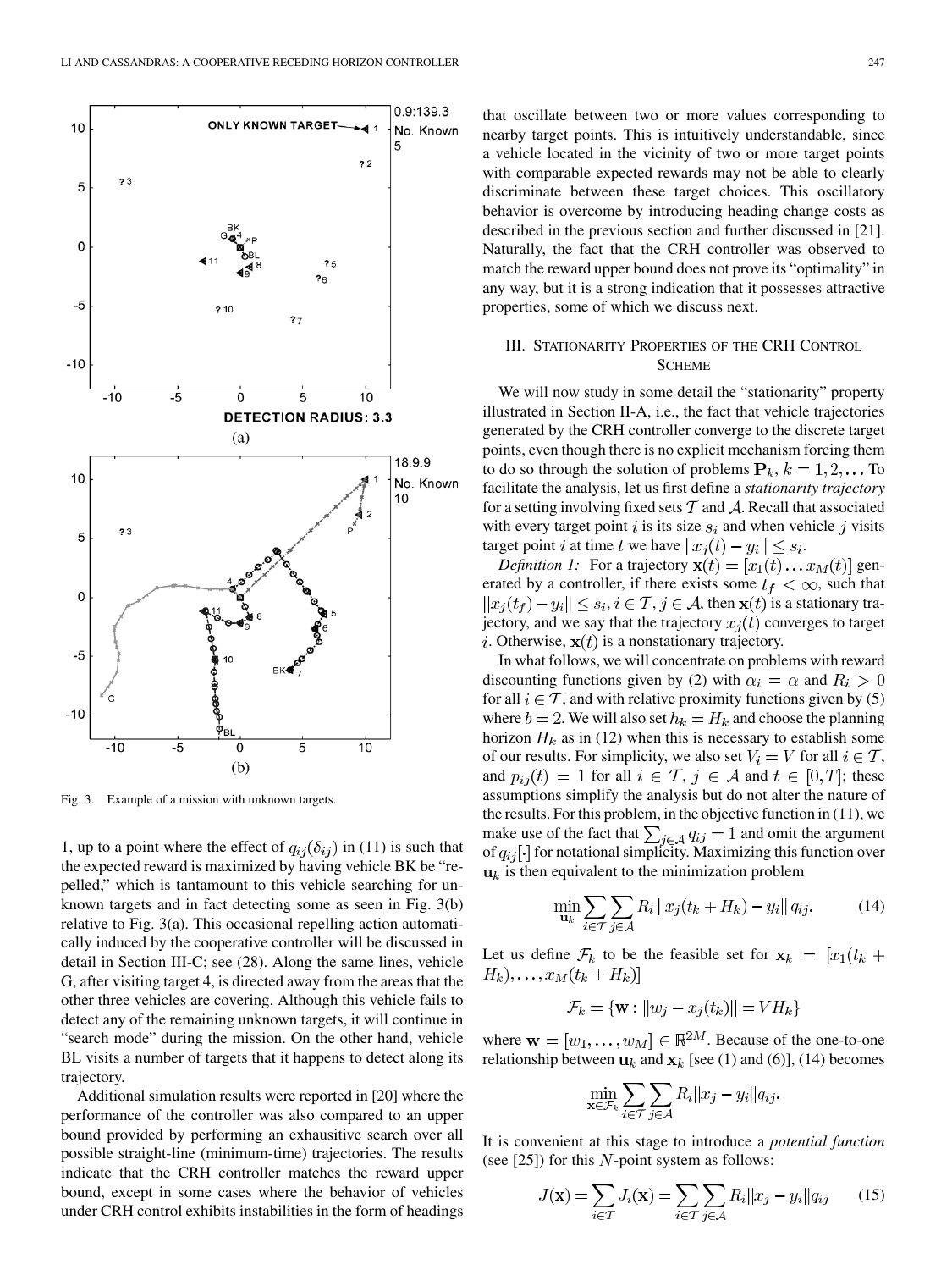with

$$
J_i(\mathbf{x}) = \sum_{j \in \mathcal{A}} R_i ||x_j - y_i|| q_{ij}.
$$
 (16)

The optimization problem (14) can then be rewritten as

$$
\min_{\mathbf{x} \in \mathcal{F}_k} J(\mathbf{x}) \quad \mathcal{F}_k = \{ \mathbf{w} : ||w_j - x_j(t_k)|| = VH_k \}. \tag{17}
$$

Looking at (17), we can see that the CRH controller operates by iteratively exploring the potential function  $J(\mathbf{x})$  and leading vehicles toward the minimum points. Thus, its stationarity property is related to two questions: i) under what condition does the CRH controller lead a vehicle to a (local) minimum of  $J(\mathbf{x})$ , and ii) under what condition does such a minimum of  $J(\mathbf{x})$  satisfy  $x_j = y_i$  for some  $i \in \mathcal{T}, j \in \mathcal{A}$  (i.e., the minima coincide with target points).

In Section III-A, we establish a general condition for the stationarity of an arbitrary  $M$ -vehicle,  $N$ -target point system. In Section III-B, we show that this condition can be reduced to a simple test in the case of a single vehicle. In Section III-C, we perform stationarity analysis to two-vehicle systems, which provides insights to the cooperative behavior of vehicles under CRH control.

## *A. -Vehicle, -Target Point Analysis—A General Result*

For an arbitrary  $M$ -vehicle,  $N$ -target point system, question i) posed previously is answered by Theorem 3, the main result in this section. According to this theorem, under the condition that *every local minimum in the potential field corresponds to at least one vehicle located at some target point*, a trajectory generated by the CRH controller is stationary by leading a vehicle to one such local minimum. This condition can be formally written as follows.

*Condition (C):* Let  $\mathbf{x}^l \in \mathbb{R}^{2M}$ ,  $l = 1, \ldots, L$ , be any local minimum of  $J(\mathbf{x})$ . Then, for all  $\mathbf{x}^l = [x_1^l, \dots, x_M^l], x_j^l = y_i$ for some  $i \in \mathcal{T}, j \in \mathcal{A}$ .

We begin by defining the circular decision space  $\mathcal{F}_{k}^{j} \subset \mathbb{R}^{2}$ for any vehicle j at step  $k$ 

$$
\mathcal{F}_k^j = \{x : ||x - x_j(t_k)|| = VH_k\}, \qquad j \in \mathcal{A}.
$$

Recalling that  $\mathbf{x} = [x_1(k), \dots, x_M(k)] \in \mathbb{R}^{2M}$ , the overall decision space  $\mathcal{F}_k \subset \mathbb{R}^{2M}$  is defined as

$$
\mathcal{F}_k = \left\{ \mathbf{x} : x_j \in \mathcal{F}_k^j, \ j \in \mathcal{A} \right\}.
$$
 (18)

In addition, we define the interior of the region bounded by  $\mathcal{F}_{k}^{j}$ at step  $k$  as

$$
\mathcal{I}_k^j = \{x : ||x - x_j(t_k)|| < VH_k\}, \qquad j \in \mathcal{A}
$$

and the region  $\mathcal{I}_k \subset \mathbb{R}^{2M}$ 

$$
\mathcal{I}_k = \left\{ \mathbf{x} : x_j \in \mathcal{I}_k^j, \, j \in \mathcal{A} \right\}.
$$

Finally, we define the closed regions  $\mathcal{G}_{k}^{\jmath} = \mathcal{I}_{k}^{\jmath} \cup \mathcal{F}_{k}^{\jmath}$  and , and note that they are convex sets in  $\mathbb{R}^2$  and  $\mathbb{R}^{2M}$ , respectively.

We establish two useful results. The first asserts that under condition (**C**) every CRH control step leads vehicles to points that do not increase the potential function value.

*Lemma 1:* Under condition (**C**), let  $\mathbf{x}_k$  $=$  $\mathbb{R}^{2M}$  denote the position of  $[x_1(t_k), \ldots, x_M(t_k)]$  $\in$ vehicles at the beginning of the  $k$ th CRH control step. Then, if  $H_k = \min_{j \in \mathcal{A}, i \in \mathcal{T}} \{ ||y_i - x_j(t_k)||/V \}$ , the solution of the CRH control problem  $x_{k+1}$  =  $\arg \min_{x \in \mathcal{F}_k} J(x)$  satisfies  $J(\mathbf{x}_{k+1}) < J(\mathbf{x})$  for all  $\mathbf{x} \in \mathcal{I}_k$  and  $J(\mathbf{x}_{k+1}) \leq J(\mathbf{x})$  for all  $\mathbf{x} \in \mathcal{G}_k$ .

*Proof:* See the Appendix.

This lemma provides a key step toward showing the convergence of CRH trajectories to target points: since  $x_k \in \mathcal{I}_k$  and  $J(\mathbf{x}_{k+1}) < J(\mathbf{x})$  for all  $\mathbf{x} \in \mathcal{I}_k$ , we have  $J(\mathbf{x}_{k+1}) < J(\mathbf{x}_k)$  for all  $k$ . However, the lemma does not offer information about the speed of convergence, an issue we address next. The following lemma gives a lower bound for  $\|\nabla J(\mathbf{x})\|$  when vehicles are in the neighborhood of any local minimum  $x^l$  and provides information about the speed of convergence when vehicles approach a local minimum.

*Lemma 2:* Under condition (C), let  $x_i^l = y_i$  for some  $i \in \mathcal{T}$ ,  $j \in \mathcal{A}$ . Then

$$
\left. \frac{\partial J(\mathbf{x})}{\partial x_m} \right|_{\mathbf{x} = \mathbf{x}^l} = 0, \qquad \text{for all } m \neq j
$$

and

$$
\lim_{\varepsilon \to 0} \left\| \frac{\partial J(\mathbf{x})}{\partial x_j} \right\|_{\mathbf{x} = \left[x_1^l, \dots, x_j = y_i + \varepsilon, \dots, x_M^l\right]} \left\| \ge \gamma(\mathbf{x}^l)\right\|
$$

for all  $\varepsilon \in \mathbb{R}^2$ , where  $\gamma(\mathbf{x}^l) > 0$  is a constant.

*Proof:* See the Appendix.

The fact that  $\|\nabla J(\mathbf{x})\|$  has a positive lower bound when x is in the neighborhood of a local minimum  $x^l$  implies that under condition (**C**), the solutions of  $\|\nabla J(\mathbf{x})\| = 0$  do not include any local minima of  $J(\mathbf{x})$ . Thus, when  $\|\nabla J(\mathbf{x})\| = 0$ , x must either be a local maximum or a saddle point. These two lemmas will help us establish Theorem 3 after making two additional technical assumptions.

*Assumption 1:*  $J(x)$  has a finite number of points such that  $\|\nabla J(\mathbf{x})\| = 0.$ 

Let us denote these points (which, by Lemma 2, can only be maxima or saddle points) by  $x^p$ ,  $p = 1, ..., P$ . Then, a circular region  $\mathcal{D}_p(\eta)$  with radius  $r_p(\eta)$  can be defined for each  $\mathbf{x}^p$  and positive constant  $\eta$  so that

$$
\mathcal{D}_p(\eta) = \{ \mathbf{x} : ||\mathbf{x} - \mathbf{x}^p|| \le r_p(\eta) \}
$$
  
\n
$$
r_p(\eta) = \arg\min \{ r : ||\nabla J(\mathbf{x})|| \ge \eta \}
$$
\n(19)

for all **x** s.t. 
$$
||\mathbf{x} - \mathbf{x}^p|| = r
$$
 }. (20)

Thus,  $\mathcal{D}_p(\eta)$  defines the smallest circular region around  $x^p$  which contains all neighborhood points of  $x^p$  with  $\|\nabla J(\mathbf{x})\|$  <  $\eta$ . Since  $J(\mathbf{x})$  is continuous, we must have  $\lim_{\eta \to 0} r_p(\eta) = 0$  and  $\lim_{\eta \to 0} \mathcal{D}_p(\eta) = \mathbf{x}^p$ . In fact, if Assumption 1 is relaxed to require only that there is a finite number of regions which contain maxima or saddle points with the same value of  $J(\mathbf{x})$ , the same technique used in the proof of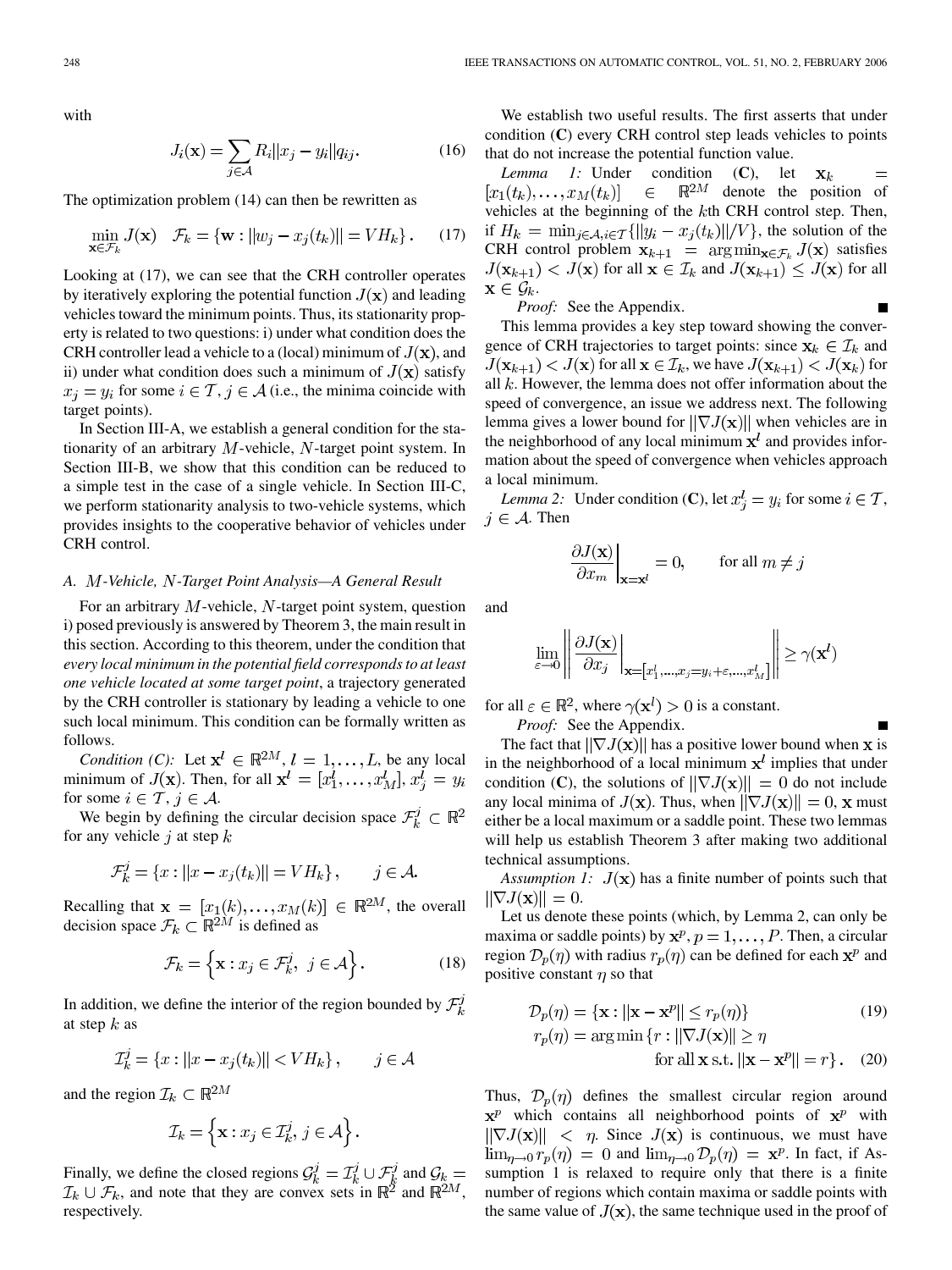Theorem 3 can be applied, at the expense of added notational complexity; we will therefore make use of Assumption 1.

*Assumption 2:* There exists some  $\bar{\eta} > 0$  such that  $\|\nabla J(\mathbf{x})\| \geq \overline{\eta}$  for all  $\mathbf{x} \in \mathbb{R}^{2M}$  and  $\mathbf{x} \notin \mathcal{D}_p(\overline{\eta}), p = 1, \ldots, P$ . Under this assumption, for all  $0 < \eta \leq \overline{\eta}$ , we have for all  $x \in \mathbb{R}^{2M}$  except for a finite number of regions  $\mathcal{D}_p(\eta)$ ,  $p = 1, \ldots, P$ . It follows from this discussion that we should select some  $\bar{\eta}$  so that  $\bar{\eta} < \gamma(\mathbf{x}^l)$ , as defined in Lemma 2, for all  $l = 1, \ldots, L$ .

*Theorem 3:* Under Assumptions 1,2 and condition (**C**), let  $\mathbf{x}_k = [x_1(t_k), \dots, x_M(t_k)] \in \mathbb{R}^{2M}$  denote the position of vehicles at the beginning of the kth CRH control step and  $\mathbf{x}_k \neq \mathbf{x}^l$ for all  $l = 1, ..., L$ . Then,  $J(\mathbf{x}_k) - J(\mathbf{x}_{k+1}) > \gamma$  for all k, where  $\gamma > 0$  is a constant independent of k, and the CRH trajectory converges to a local minimum in a finite number of steps.

*Proof:* See the Appendix.

Theorem 3 offers a sufficient condition for stationarity based on Definition 3.1. If condition (**C**) holds, i.e., every local minimum  $[x_1^l, \ldots, x_M^l]$  in the potential field corresponds to at least one vehicle located at a certain target point  $(x_i^l = y_i)$  for some  $i \in \mathcal{T}, j \in \mathcal{A}$ ), the CRH controller is guaranteed to generate a stationary trajectory. The importance of this general result is that it translates testing the stationarity property of the CRH controller into a test for the structure of the potential function  $J(\mathbf{x})$ : At least through numerical methods, one can explore  $J(\mathbf{x})$  to identify the function's minima and see if condition (**C**) applies. Naturally, it is also desirable to further simplify this task by determining simpler verifiable conditions under which condition (**C**) indeed holds, which is precisely question ii) as posed in the end of the last section. In what follows, we address this for the case where  $M = 1, 2$ .

#### *B. One-Vehicle, -Target Point Analysis*

We begin by considering the single vehicle case, i.e.,  $M = 1$ and  $q_{ij} = 1$  in (14). Aside from being a necessary first step before attempting to deal with multi-vehicle settings, this case is also the basis for eventual *distributed* cooperative control in which each vehicle can solve a problem relying only on its own information set (see [[21\]](#page-15-0)). As we will also see, even in this simple case where there is no cooperation involved we can only guarantee trajectory stationarity under a condition that involves the locations and rewards of target points.

Since we are now dealing with a single vehicle, there is a single control variable  $u_k$  for a vehicle whose velocity is V and position  $x(t_k)$ . Problem (17) becomes:

$$
\min_{x \in \mathcal{F}_k} J(x) \quad \mathcal{F}_k = \{ w : ||w - x(t_k)|| = VH_k \} \tag{21}
$$

where  $J(x) = \sum_{i \in \mathcal{T}} R_i ||x - y_i||$  and  $\mathcal{F}_k$  is the feasible set for  $x(t_k + H_k)$ . Moreover, note that  $J(x)$  as defined above is a convex function on  $\mathbb{R}^2$ , since it is the sum of N convex functions  $||x - y_i||$ ,  $i = 1, ..., N$ . This convexity greatly simplifies the one-vehicle stationarity analysis. The following theorem locates the global minimum of  $J(x)$  and presents the stationarity properties of a one-vehicle  $N$ -target system.

*Theorem 4:* The convergence of the RH trajectory  $x(t)$  satisfies the following.

i) **Necessary condition for nonstationary trajectory**: If  $x(t)$  is a nonstationary trajectory, then there exists some  $y_e \in \mathbb{R}^2$ , s.t.  $y_e \neq y_i$  for all  $i = 1, ..., N$  and

$$
\nabla J(y_e) = \sum_{i=1}^{N} R_i \frac{y_e - y_i}{\|y_e - y_i\|} = 0.
$$
 (22)

ii) **Sufficient condition for stationary trajectory**:  $x(t)$ is a stationary trajectory if there exists a  $y_i$ , such that

$$
\gamma \equiv R_i - \left\| \sum_{j=1, j \neq i}^{N} R_j \frac{y_i - y_j}{\|y_i - y_j\|} \right\| > 0 \tag{23}
$$

and, letting  $x(0) = x_0$ , the RH trajectory converges by time  $t_f \leq [J(x_0) - J(y_i)]/\gamma V$ .

*Proof:* See the Appendix.

Condition (23) in Theorem 4 fails to be necessary because in some settings where it does not hold  $x(t)$  may still be a stationary trajectory. For example, suppose that  $x(0) = y_i$  for some  $i \in \mathcal{T}$ ; in this case,  $x(t)$  is trivially a stationary trajectory, even though condition (23) may not hold. Also note that condition (23) is not as restrictive as it might appear at first glance. First of all, it only requires that *any one* target point satisfies this inequality. Second, when taking the sum of  $N-1$  vectors on the right-hand-side of (23), these vectors can often counteract each other, allowing some not necessarily large value  $R_i$  to satisfy the inequality.

We can give a simple interpretation to this theorem by viewing the vehicle as a particle with maximum velocity  $V$  that follows the motion dynamics

$$
\dot{x} = \begin{cases}\n-\frac{\nabla J(x)}{\|\nabla J(x)\|} V, & \text{if } \|\nabla J(x)\| > 0 \\
0, & \text{if } \|\nabla J(x)\| = 0\n\end{cases}.
$$
\n(24)

Let us define forces  $F_i$  applied to this particle as follows:

$$
F_i = \begin{cases} -R_i \frac{x - y_i}{\|x - y_i\|}, & \text{if } x \neq y_i \\ 0, & \text{otherwise} \end{cases}, \qquad i = 1, \dots, N \quad (25)
$$

where  $x$  is the current position of the particle. In other words, each target point  $i$  applies an attraction force on the particle, the magnitude of which is  $R_i$  and its direction is toward i. The total force is given by

$$
F = \sum_{i=1}^{N} F_i = -\nabla J(x) = -\sum_{i=1}^{N} R_i \frac{x - y_i}{\|x - y_i\|}
$$

Under these attraction forces  $F_i$ ,  $i = 1, ..., N$ , the particle's motion is the same as applying the motion dynamics (24). In part i) of Theorem 4, we can see that at  $y_e$  the total force is  $F = 0$ . Therefore, the particle will stop once it reaches the equilibrium point  $y_e$ . In part ii) of the theorem, if there exists some  $i$  satisfying (23), then the attraction force of target point  $i$  is so large that it exceeds the total attraction force generated by all other nodes. In such cases, the particle will be "captured" by  $i$  and the motion trajectory will converge to this point. This "attraction force" point of view of the problem provides some insights that are particularly helpful in multivehicle settings.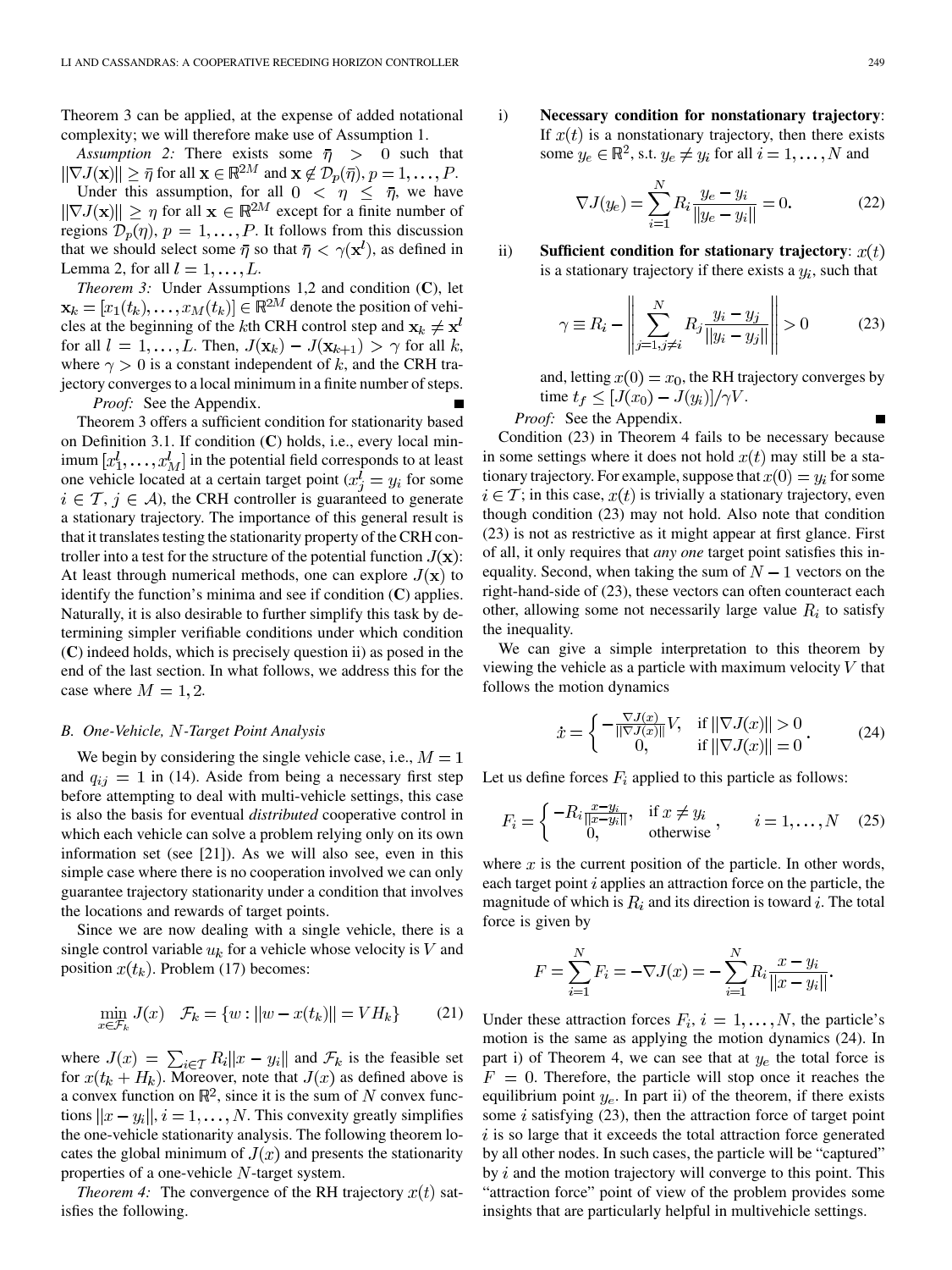Some additional insight is provided by the theorem regarding the observation made in [[20\]](#page-15-0) that the RH controller can generate trajectories exhibiting oscillatory behavior. If (23) is not satisfied, then the trajectory generated by our RH scheme might indeed be unstable, in which case additional actions are required to prevent that (e.g., including a heading change cost, as mentioned in Section III). However, in situations where case ii) applies, we can ensure that the trajectory will be stationary.

# *C. Two-Vehicle Analysis*

A crucial difference between multi-vehicle and one-vehicle settings is the presence of the function  $q_{ij}(\delta_{ij})$  in (14). As already mentioned, the interpretation of  $q_{ij}(\delta_{ij})$  is the probability that target  $i$  is assigned to vehicle  $j$ , given the relative distance  $\delta_{ij}(t)$  between vehicle j and target i at time t. For  $M = 2$ , since , depending on the distance of the two vehicles from target  $i$ , there are three cases.

- 1) If  $\delta_{i1}(t) \leq \Delta$ , we have  $\delta_{i2}(t) = 1 \delta_{i1}(t) \geq 1 \Delta$ , and  $q_{i1}(\delta_{i1}) = 1$ ,  $q_{i2}(\delta_{i2}) = 0$ . This implies that vehicle 1 is expected to collect all the remaining reward of target  $i$  as if vehicle 2 did not exist. On the other hand, vehicle 2 is so far from target  $i$  compared to vehicle 1 that it expects no reward from the target as if the target did not exist.
- 2) Conversely, if  $\delta_{i1}(t) \geq 1-\Delta$ ,  $\delta_{i2}(t) = 1-\delta_{i1}(t) \leq \Delta$ , then  $q_{i1}(\delta_{i1}) = 0$  and  $q_{i2}(\delta_{i2}) = 1$  and vehicle 1 expects no reward from target  $i$ , while vehicle 2 expects the total remaining reward.
- 3) If  $\Delta < \delta_{ij} \leq 1 \Delta$  for  $j = 1, 2$ , then  $0 < q_{ij}(\delta_{i1}) <$ . In this case, both vehicles expect some fraction of the reward from target  $i$ .

These three cases characterize distinct cooperative relationships between vehicles. Since the evaluation of  $q_{ij}(\delta_{ij})$  and of the cost function depends on the relative distances, a question that arises is: given the position of the two vehicles, can we find a target's positions in  $\mathbb{R}^2$  which will lead to cases 1–3 respectively? This motivates the following definitions.

- 1) Given the positions of the two vehicles, all  $y_i \in \mathbb{R}^2$ ,  $i = 1, \ldots, N$ , such that  $\delta_{i1}(t) \leq \Delta$  [case 1) above] define a set  $S_1 \subset \mathbb{R}^2$  which we call the *full responsibility region* for vehicle 1. This set is identical to the *invisibility region* for vehicle 2, denoted by  $I_2$ .
- 2) Similarly, all  $y_i \in \mathbb{R}^2$ ,  $i = 1, ..., N$ , such that  $\delta_{i2}(t) \leq \Delta$  [case 2) above] define a set  $S_2 \subset \mathbb{R}^2$ which we call the *full responsibility region* for vehicle 2 and *invisibility region* set  $I_1$  for vehicle 1.
- 3) We define the *cooperative region* for vehicles 1 and 2 to be  $C_1 = \mathbb{R}^2 \setminus (S_1 \cup I_1) = \mathbb{R}^2 \setminus (S_2 \cup I_2) = C_2$ . This set contains all target positions which satisfy case 3) above.

*Lemma 5:* Suppose that by translating and rotating coordinates we set the position of vehicle 1 to  $x_1 = (0,0)$  and the position of vehicle 2 to  $x_2 = (c, 0)$ . Then  $S_1 = I_2$  is a circular region with center  $\left(-\frac{(\Delta^2}{(1-2\Delta)})c, 0\right)$  and radius  $\left(\Delta(1-\Delta)\right)c, 0$  $\Delta$ /(1 – 2 $\Delta$ ))*c*. Similarly,  $S_2 = I_1$  is a circular region with center  $((1+(\Delta^2/(1-2\Delta)))c, 0)$  and radius  $(\Delta(1-\Delta)/(1-\Delta)))$  $(2\Delta))c$ .

*Proof:* See the Appendix.

This result characterizes the regions  $S_1$ ,  $S_2$  as circular, nonoverlapping, and dependent only on the parameter  $\Delta$  and the distance  $c$  between the vehicles.

A simple example can illustrate the fact that when  $M = 2$ , the potential function  $J(\mathbf{x})$  is not convex. This implies that multiple minima may be present in  $J(\mathbf{x})$ . If we can prove that every local minimum in the potential field corresponds to at least one vehicle located at a certain target, then by applying Theorem 3 we can conclude that a trajectory generated by the CRH controller leads to one such local minimum and, therefore, at least one vehicle converges to one of the targets. We remind the reader that after this visit the target point is removed from the set  $T$  and the process repeats with one fewer targets.

We will proceed by showing that condition (**C**) in Theorem 3 is indeed satisfied. We begin with the necessary condition for local optimality. Recall that in  $J_i(x_1, x_2)$  both  $x_1$  and  $x_2$ are vectors in  $\mathbb{R}^2$  (which means that the decision variable is a vector in  $\mathbb{R}^4$ ). Then,  $\nabla J_i(x_1, x_2)$  is given by  $\nabla J_i(x_1, x_2)$  =  $[(\partial J_i/\partial x_1), (\partial J_i/\partial x_2)]^T$ , which we can evaluate from (16) and  $(5)$  to get

$$
\frac{\partial J_i}{\partial x_j} = \begin{cases} R_i \frac{x_j - y_i}{d_{ij}}, & \text{if } \delta_{ij} \in (0, \Delta] \\ \frac{R_i \left[ 2(1 - \delta_{ij})^2 - \Delta \right]}{(1 - 2\Delta)} \frac{x_j - y_i}{d_{ij}}, & \text{if } \delta_{ij} \in [\Delta, 1 - \Delta] \\ 0, & \text{if } \delta_{ij} \in [1 - \Delta, 1) \end{cases} (26)
$$

with  $x_j = (x_{j1}, x_{j2})$  and  $\delta_{ij}$  defined by (4) with  $M = 2$ .

Let  $H_i$  be the Hessian matrix of  $J_i$ . In order to evaluate  $H_i$ we have three cases to consider.

- i) When  $\delta_{i1} \leq \Delta$ ,  $\delta_{i2} \geq 1 \Delta$ : By checking the determinants of all upper left sub-matrices of  $H_i$ , we can see that  $H_i$  is positive semidefinite.
- ii) When  $\Delta < \delta_{ij} < 1 \Delta$  (for  $j = 1, 2$ ): To determine the eigenvalues of  $H_i$ , set  $|\lambda I - H_i| = 0$ , where I is a  $4 \times 4$  identity matrix. Solving this equation yields four eigenvalues for  $H_i$ :  $\lambda_1 = -(4\delta_{i1}\delta_{i2}^2/d_{i1}), \lambda_2 =$  $-(\Delta - 2\delta_{i2}^2/d_{i1}), \lambda_3 = -(4\delta_{i1}^2\delta_{i2}/d_{i2}), \lambda_4 = -(\Delta 2\delta_{i1}^2/d_{i2}$ , where  $\lambda_1 < 0$  and  $\lambda_3 < 0$ . Thus,  $H_i$  is not positive semidefinite.
- iii) When  $\delta_{i1} \geq 1 \Delta$ ,  $\delta_{i2} \leq \Delta$ : This case is the dual of i) and  $H_i$  is positive semidefinite.

To summarize cases i)–iii), we have  $H_i \geq 0$  if  $\delta_{ij} \leq \Delta$  or  $\delta_{ij} \geq 1-\Delta$  and  $H_i \not\succeq 0$  if  $\delta_{ij} \in (\Delta, 1-\Delta)$ . It is difficult, from this point on, to develop a generalized condition under which all local minima in an arbitrary 2-vehicle  $N$ -target setting lead to stationary trajectories. Thus, we will proceed by investigating the first two cases with  $N = 1, 2$ .

*Two-Vehicle, One-Target Case:* For this setting, we have  $J(x_1, x_2) = J_1(x_1, x_2)$  and we can derive the following result, which, along with Theorem 3, establishes the desired trajectory stationary.

*Theorem 6:* In a cooperative control setting with  $M = 2$  and  $N = 1$ , the potential function  $J(x_1, x_2)$  has exactly two local minima

i) 
$$
x_1 = y_1, x_2 \neq y_1
$$
  
ii)  $x_1 \neq y_1, x_2 = y_1$ 

and both lead to stationary trajectories.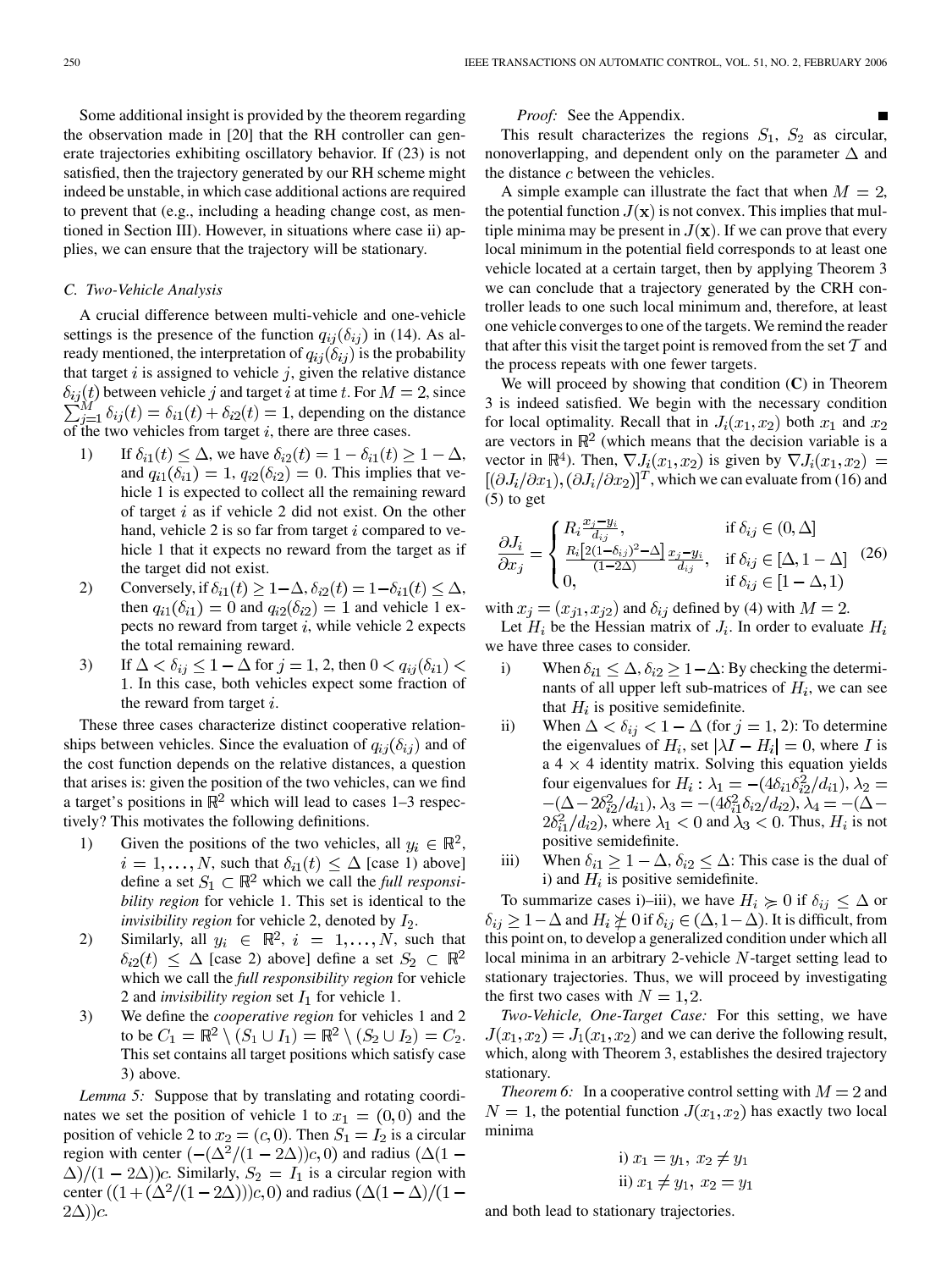

Fig. 4. Force exerted on a vehicle as a function of the target's position ( $\Delta = 0.4$ ).

*Proof:* See the Appendix.

*Two-Vehicle, Two-Target Case:* For this setting, we have  $J(x_1, x_2) = J_1(x_1, x_2) + J_2(x_1, x_2)$  and we derive the following result (the proof, which is omitted, is along the lines of that in the previous theorem, but requires checking nine different cases depending on the position of the two targets).

*Theorem 7:* In a cooperative control setting with  $M = 2$  and  $N = 2$  and  $R_1 \neq R_2$ , the potential function  $J(x_1, x_2)$  has at most four local minima

i) 
$$
x_1 = y_i
$$
 s.t.  $i = \arg \max\{R_1, R_2\}$   
\n $x_2 \in \{x : y_1, y_2 \in I_2(x)\}$   
\nii)  $x_2 = y_i$  s.t.  $i = \arg \max\{R_1, R_2\}$   
\n $x_1 \in \{x : y_1, y_2 \in I_1(x)\}$   
\niii)  $x_1 = y_1$ ,  $x_2 = y_2$   
\niv)  $x_1 = y_2$ ,  $x_2 = y_1$ 

and all of these solutions lead to stationary trajectories.

Similar to the stationarity analysis of the 1-vehicle case, the partial derivative  $\nabla_{x_j} J_i(x_1, x_2)$  can be viewed as the attraction force applied on vehicle  $j$  by target  $i$ . Thus

$$
F_{ij} = c_i(x_j) \cdot f_i(x_j) \tag{27}
$$

where

$$
f_i(x_j) = \begin{cases} R_i \frac{x_j - y_i}{\|x_j - y_i\|}, & \text{if } x_j \neq y_i \\ 0, & \text{otherwise} \end{cases}
$$
  

$$
c_i(x_j) = \begin{cases} 1, & \text{if } y_i \in S_j \\ q_{ij} - \frac{(1 - \delta_{ij})(2\delta_{ij} - 1)}{(1 - 2\Delta)}, & \text{if } y_i \in C_j \\ 0, & \text{if } y_i \in I_j \end{cases}
$$

The attraction force exerted on vehicle  $j$  when target point  $i$  belongs to its full responsibility region  $S_i$  looks familiar, since it is exactly the same as if vehicle  $j$  were the only one in the mission space (see (25) in the 1-vehicle case). It is also easy to see why vehicle  $i$  has no attraction from target  $i$  if this target is in its invisibility region  $I_j$ . However, when  $y_i \in C_j$ , the expression for the force between vehicle  $j$  and target  $i$  needs some discussion.

Let us denote this force by  $F_{ij}^C$  and observe that it is composed of two separate forces, i.e.,  $F_{ii}^C = f_{ii}^c + f_{ii}^e$ . The first force is an attraction force:  $f_{ii}^c = -R_i q_{ij}(x_j - y_i/||x_j - y_i||)$ . Recall that in the 2-vehicle case we have  $q_{i1} + q_{i2} = 1$ , which implies that  $||f_{i1}^c|| + ||f_{i2}^c|| = -R_i$ . Thus,  $f_{ij}^c$  can be viewed as a partition of the total attraction force (whose magnitude is  $R_i$ ) between two vehicles based on their relative proximity to  $i$ . As for the second force, i.e.,

$$
f_{ij}^e = R_i \frac{(1 - \delta_{ij})(2\delta_{ij} - 1)}{(1 - 2\Delta)} \frac{x_j - y_i}{\|x_j - y_i\|}
$$
(28)

note that it is an attraction force when  $\delta_{ij} < 0.5$  and is otherwise a *repellent* force. It can be considered to be an *exclusive* force which is generated during the cooperation of two vehicles. The vehicle which is closer to target  $i$  will be further attracted to it and it therefore approaches it until the target enters its full responsibility region. Conversely, the vehicle which is further away from target  $i$  will experience a repellent force, and, on occasion, this repellent force directs the vehicle away from the target until it falls into its invisibility region. This type of behavior was observed in Fig. 3(b) involving vehicles P and BK.

In Fig. 4, we show the contours of the force exerted on vehicle 1 by target i as a function of the target's position  $y_i$ . In this figure, the two vehicles are positioned at  $x_1 = (-1,0)$ ,  $x_2 = (1,0)$  respectively and the target is in the rectangular region defined by  $(-8, -5)$  and  $(8,5)$ . In this contour graph, all target positions which generate the same force level are shown in the corresponding circles. The two small circular regions labeled I and V correspond to the full responsibility region  $S_1$  and the invisibility region  $I_1$ , respectively. The remaining area is the cooperative region  $C_1$ . Note that if the target lies in the contour region labeled IV, the overall force vehicle 1 experiences is a repellent one, which pushes the vehicle further away from the target.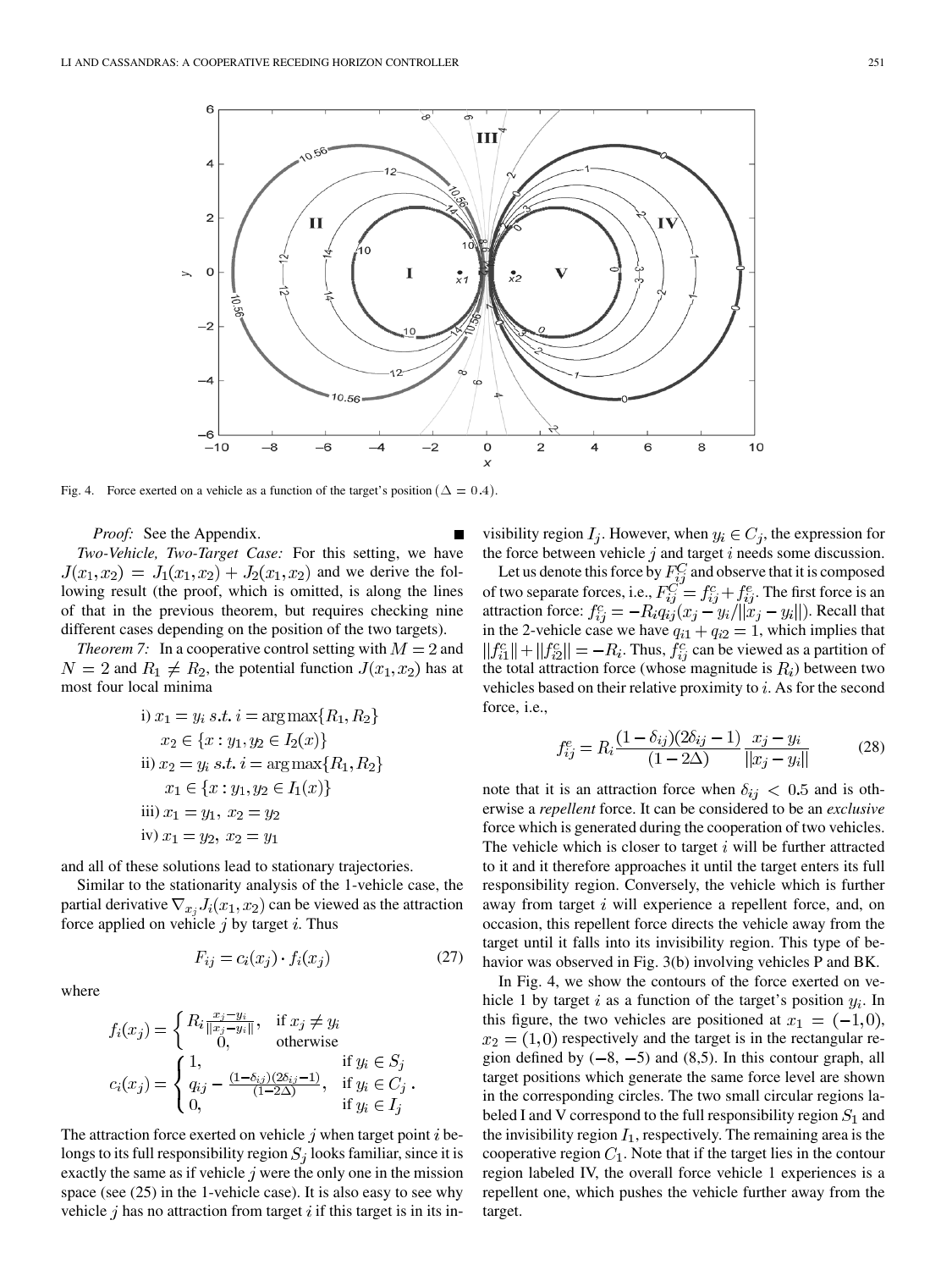TABLE I MISSION SPACE IS PARTITIONED INTO 5 REGIONS

| No | Region Definition                                                               |  |
|----|---------------------------------------------------------------------------------|--|
|    | $\delta_{i1} \in [0, \Delta]$                                                   |  |
| П  | $\sqrt{\frac{\Delta}{2}}$<br>$\delta_{i1} \in$                                  |  |
| Ш  | $\delta_{i1} \in \left(\sqrt{\frac{\Delta}{2}}, 1\right)$<br>$\frac{\Delta}{2}$ |  |
| IV | $-\sqrt{\frac{\Delta}{2}}, 1 -$<br>$\delta_{i1} \in$                            |  |
|    | $\delta_{i1} \in [1-\Delta, 1]$                                                 |  |

TABLE II COOPERATIVE BEHAVIORS IN DIFFERENT REGIONS

| No | Force Description                                   | Coop. Behavior Description      |
|----|-----------------------------------------------------|---------------------------------|
|    | $\overline{F_{i1}}$ attractive, $F_{i2} = 0$        | No cooperation.                 |
|    |                                                     | vehicle 1 takes care of target  |
| П  | $F_{i1}$ attractive, $F_{i2}$ repellent             | Exclusive cooperation,          |
|    |                                                     | vehicle 2 is excluded           |
| Ш  | $\overline{F_{i1}}$ attractive, $F_{i2}$ attractive | Mutual cooperation,             |
|    |                                                     | both vehicles proceed to target |
| IV | $F_{i1}$ repellent, $F_{i2}$ attractive             | Exclusive cooperation,          |
|    |                                                     | vehicle 1 is excluded           |
|    | $F_{i1} = 0$ , $F_{i2}$ attractive                  | No cooperation.                 |
|    |                                                     | vehicle 2 takes care of target  |

The different regions shown define a partition of the mission space. Depending on the location of a target at one of five regions, as shown in Fig. 4, the cooperative behavior of the vehicles present in the team is also different. Tables I and II summarize the five different types of cooperative behaviors and the corresponding region definition relative to a target point  $i$ .

One can see that by defining the function  $q_{ij}(\delta_{ij})$  in different ways, the cooperative behavior of vehicles and the cooperative region definition may also change. However, regardless of the precise form of  $q_{ij}(\delta_{ij})$  (as long as its defining monotonicity and normalization properties specified in Section II are not changed), an essential property of the relative proximity function  $q_{ij}(\delta_{ij})$  is its ability to implicitly carry out dynamic resource allocation as illustrated in Fig. 4 for two vehicles and in Fig. 1(b) for four vehicles.

#### IV. CONCLUSION AND FUTURE WORK

In this paper, we have considered a setting where multiple vehicles form a team cooperating to visit multiple target points in order to collect rewards associated with them and maximize the total reward accumulated over a given time interval. The CRH control scheme we have proposed dynamically determines vehicle trajectories by solving a sequence of relatively simple optimization problems over a planning horizon and executing them over a shorter action horizon. A noteworthy "stationarity" property of this scheme is that it guides vehicles to target points without any explicit assignment problem involved, thus bypassing the need to deal with combinatorially explosive problems. We have obtained conditions under which this property can be guaranteed in an arbitrary  $M$ -vehicle  $N$ -target point case and analyzed the 1-vehicle,  $N$ -target point case for which we can derive a simple condition for obtaining such a stationary trajectory. A similar analysis can be used for 2-vehicle settings

and the  $q_{ij}$  function can be seen to act in a way that induces distinct cooperative behaviors. However, the analysis becomes extremely tedious for the  $M > 2$  case and different techniques may be required to verify that the conditions derived still apply. The application of the proposed RH control scheme includes online task assignment and path planning for multivehicle cooperative missions where the event-driven nature of the RH controller well suits the uncertain mission environment. This centralized controller also acts as a basis for the development of a distributed version (see [\[21](#page-15-0)]), which has been successfully implemented in a multiple robot real-time testbed (see [[26\]](#page-15-0)).

#### **APPENDIX**

## *A. Proof of Lemma 1*

The fact that  $J(\mathbf{x}_{k+1}) < J(\mathbf{x})$  for all  $\mathbf{x} \in \mathcal{I}_k$  is established by contradiction. We assume that  $J(\mathbf{x}_{k+1}) \geq J(\mathbf{w})$  for some  $\mathbf{w} \in \mathcal{I}_k$ . Since  $J(\mathbf{x}_{k+1}) = \min_{\mathbf{x} \in \mathcal{F}_k} J(\mathbf{x})$ , it follows that  $J(\mathbf{x}) \geq J(\mathbf{w})$  for all  $\mathbf{x} \in \mathcal{F}_k$ . Therefore, since  $J(\cdot)$  is continuous, this further implies that in region  $\mathcal{I}_k$  there must exist at least one local minimum, i.e., there exists some  $\bar{\mathbf{x}} \in \mathcal{I}_k$  such that  $\bar{\mathbf{x}} = (\bar{x}_1, \dots, \bar{x}_M) = \mathbf{x}^l$  for some  $l = 1, \dots, L$ . Since  $H_k = \min_{j \in \mathcal{A}, i \in \mathcal{T}} \{ ||y_i - x_j(t_k)||/V \}$ , we have

$$
||y_i - x_j(t_k)|| \geq VH_k, \qquad \text{for all } j \in \mathcal{A}, \ i \in \mathcal{T}
$$

thus  $y_i \notin \mathcal{I}_{k}^{j}$  for all  $i, j$ . This further means that  $\bar{x}_j \neq y_i$  for all  $i, j$ . But this is in contridiction with the given condition  $(C)$ , i.e., since  $\bar{\mathbf{x}} = (\bar{x}_1, \dots, \bar{x}_M) \in \mathbb{R}^{2M}$  is a local minimum of  $J(\mathbf{x})$ , we must have  $\overline{x}_j = y_i$  for some  $i \in \mathcal{T}$  and  $j \in \mathcal{A}$ . This completes the proof of  $J(\mathbf{x}_{k+1}) < J(\mathbf{x})$  for all  $\mathbf{x} \in \mathcal{I}_k$  and it immediately follows that  $J(\mathbf{x}_{k+1}) \leq J(\mathbf{x})$  for all  $\mathbf{x} \in \mathcal{G}_k$ .

*B. Proof of Lemma 2* For  $J(\mathbf{x}) = \sum_{n \in \mathcal{T}} \sum_{m \in A} R_n ||x_m - y_n|| q_{nm},$  $\frac{\partial J}{\partial x_m} = \sum_{n \in \mathcal{T}, m \in \mathcal{B}_n} \frac{\partial}{\partial x_m} R_n \left( ||x_m - y_n||q_{nm} + ||x_v - y_n||q_{nv} \right),$ 

where  $\mathcal{B}_n = \{m, v\}$  is the neighbor set of target n (i.e., m and v are the vehicles which constitute  $\mathcal{B}_n$ ). Since  $q_{nv} + q_{nm} = 1$ [see  $(5)$ ],

$$
\frac{\partial J}{\partial x_m} = \sum_{n \in \mathcal{T}, m \in \mathcal{B}_n} R_n \left[ \frac{x_m - y_n}{\|x_m - y_n\|} q_{nm} + \frac{\partial q_{nm}}{\partial x_m} \left( \|x_m - y_n\| - \|x_v - y_n\| \right) \right].
$$
 (29)

Since  $\mathbf{x}^l = (x_1^l, \dots, x_M^l)$  as defined is a local minimum of  $J(\mathbf{x})$ and  $x_i^l = y_i$  for some  $i \in \mathcal{T}, j \in \mathcal{A}$  (i.e.,  $\mathbf{x}^l$  corresponds to vehicle  $j$  located at target  $i$ ), we have for all  $m \neq j$ . Since  $x_i^l = y_i$ ,  $\partial J/\partial x_i|_{x_i = x_l}$  cannot be defined by (29), so we concentrate on the neighborhood of  $x_i^l$  instead. Let  $x_j = y_i + \varepsilon$  where  $\varepsilon$  is an arbitrary vector in  $\mathbb{R}^2$  sufficiently small to ensure  $\delta_{ij} \leq \Delta_i$  as defined in (4) and (5), so that from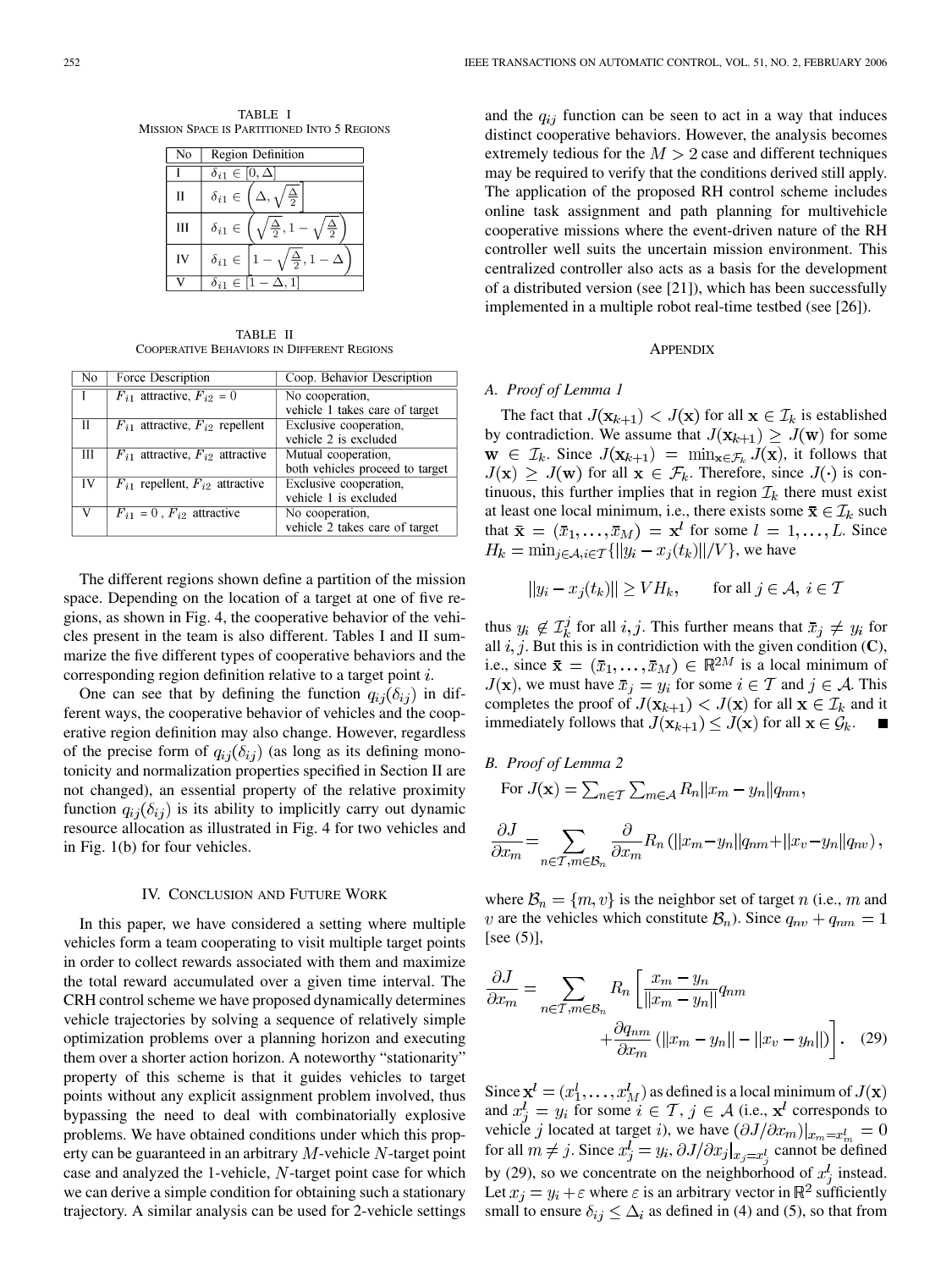the definition of  $q_{ij}$  in (5) we have  $q_{ij} = 1$  and  $\partial q_{ij}/\partial x_j = 0$ . Thus

$$
\frac{\partial J}{\partial x_j}\Big|_{x_j=y_i+\varepsilon} = \sum_{n\in\mathcal{T},j\in\mathcal{B}_n,n\neq i} R_n \left[ \frac{y_i+\varepsilon-y_n}{\|y_i+\varepsilon-y_n\|} q_{nj} + \frac{\partial q_{nj}}{\partial x_j}\Big|_{x_j=y_i+\varepsilon} \left( \|y_i+\varepsilon-y_n\| - \|x_v^l-y_n\| \right) \right] + R_i \frac{\varepsilon}{\|\varepsilon\|}
$$

The inner product of  $(\partial J/\partial x_j)|_{x_i=y_i} + \varepsilon$  with a unit vector  $\varepsilon / ||\varepsilon||$  gives

$$
\frac{\partial J}{\partial x_j}\Big|_{x_j=y_i+\varepsilon} \cdot \frac{\varepsilon}{\|\varepsilon\|} = \left[ \sum_{n \in \mathcal{T}, j \in \mathcal{B}_n, n \neq i} R_n \left( \frac{y_i + \varepsilon - y_n}{\|y_i + \varepsilon - y_n\|} q_{nj} \right) + \frac{\partial q_{nj}}{\partial x_j}\right|_{x_j=y_i+\varepsilon} (\|y_i + \varepsilon - y_n\| - \|x_v^l - y_n\|) \bigg) \bigg] \cdot \frac{\varepsilon}{\|\varepsilon\|} + R_i.
$$

Taking limits with  $\varepsilon \to 0$ , we obtain the equation shown at the bottom of the page. The inner product on the right-hand side of this equation is minimized at  $\| \cdot \|$ , where  $\| \cdot \|$  is the norm of the term in square brackets. Therefore, the minimum of the right-hand side is

$$
\gamma(\mathbf{x}^l) \equiv R_i - \left\| \sum_{n \in \mathcal{T}, j \in \mathcal{B}_n, n \neq i} R_n \left( \frac{y_i - y_n}{\|y_i - y_n\|} q_{nj} + (||y_i - y_n|| - ||x_v^l - y_n||) \frac{\partial q_{nj}}{\partial x_j} \right\|_{x_j = y_i} \right) \right\|
$$

and it follows that

$$
\lim_{\varepsilon \to 0} \frac{\partial J}{\partial x_j}\bigg|_{x_j = y_i + \varepsilon} \cdot \frac{\varepsilon}{\|\varepsilon\|} \ge \gamma(\mathbf{x}^l). \tag{30}
$$

Since  $x^l$  is a local minimum of  $J(x)$ , we must have  $(\partial J/\partial x_i)|_{x_i=y_i+\epsilon} \cdot (\epsilon/\|\epsilon\|) > 0$  for all small  $\epsilon$  so that  $x_i$  is in the neighborhood of  $y_i$ . Therefore,  $\lim_{\varepsilon \to 0} (\partial J / \partial x_i)|_{x_i = y_i + \varepsilon}$ .  $\mathcal{E}(\varepsilon/||\varepsilon||) > 0$  for any  $\varepsilon$ . Since the above limit is minimized by  $\gamma(\mathbf{x}^l)$ , it follows that  $\gamma(\mathbf{x}^l) > 0$ .

Finally, for any  $\varepsilon$ , the inner product  $\partial J/\partial x_j \cdot \varepsilon / ||\varepsilon||$  implies that  $||(\partial J/\partial x_i)|| \ge (\partial J/\partial x_i) \cdot \varepsilon/||\varepsilon||$ , therefore

$$
\lim_{\varepsilon \to 0} \left\| \frac{\partial J}{\partial x_j} \right\| \ge \lim_{\varepsilon \to 0} \frac{\partial J}{\partial x_j} \cdot \frac{\varepsilon}{\|\varepsilon\|}.
$$
 (31)

Combining (31), (30), and  $\gamma(\mathbf{x}^l) > 0$ , we have  $\lim_{\varepsilon \to 0} ||(\partial J(\mathbf{x})/\partial x_j)|_{x_i = y_i + \varepsilon}|| \geq \gamma(\mathbf{x}^l)$ which  $\geq$ completes the proof.

## *C. Proof of Theorem 3*

We will proceed by establishing the following two facts: i)  $J(\mathbf{x}) > 0$  for all  $\mathbf{x} \in \mathbb{R}^{2M}$ ; and ii) before vehicles reach a local minimum,  $J(\mathbf{x}_k) - J(\mathbf{x}_{k+1})$  is bounded from below by a positive constant  $\gamma$  independent of k. These two facts guarantee that the CRH trajectory converges to a local minimum in a finite number of steps.

i)  $J(x) \geq 0$  for all  $x \in R^{2M}$ . The fact that

$$
J(\mathbf{x}) \ge 0 \tag{32}
$$

easily follows from the definition of  $J(\mathbf{x})$ , i.e.,  $J(\mathbf{x})$  = , where ,  $||x_j - y_i|| \ge 0$ ,  $q_{ij} \ge 0$  for all  $i \in \mathcal{T}, j \in \mathcal{A}$ .

ii) Before vehicles reach a local minimum,  $J(x_k) - J(x_{k+1})$ is bounded from below by a positive constant  $\gamma$  independent of k. To prove this statement, we build a lower bound for  $J(\mathbf{x}_k)$  –  $J(\mathbf{x}_{k+1})$  by comparing the CRH trajectory to an *artificially constructed trajectory* which, in the kth step, terminates at  $\mathbf{g}_{k+1} \in$  $\mathcal{G}_k$  (see Fig. 5). Using Lemma 1, we have  $J(\mathbf{x}_{k+1}) \leq J(\mathbf{x})$  for all  $\mathbf{x} \in \mathcal{G}_k$ , which implies that

$$
J(\mathbf{x}_k) - J(\mathbf{x}_{k+1}) \ge J(\mathbf{x}_k) - J(\mathbf{g}_{k+1}).
$$
 (33)

Thus, a lower bound for  $J(\mathbf{x}_k) - J(\mathbf{g}_{k+1})$  will also be a lower bound for  $J(\mathbf{x}_k) - J(\mathbf{x}_{k+1})$ . We will now proceed by dividing the proof into two steps: step ii.A) concentrates on the construction of a trajectory used as a baseline for the analysis, while in step ii.B), we analyze this baseline trajectory, which helps us determine a lower bound for  $J(\mathbf{x}_k) - J(\mathbf{x}_{k+1})$ .

ii.A) Construction of baseline trajectory. For each step  $k$ , the constructed trajectory starts at  $x_k$  and it is generated by letting vehicles follow carefully designed paths. If the locations of vehicles are such that  $\mathbf{x} \notin D_p(\eta)$  for all  $p = 1, ..., P$ , a gradient-based method is applied to generate vehicle trajectories. Otherwise, when  $\mathbf{x} \in D_p(\eta)$  for some  $p = 1, \dots, P$ , vehicles switch to different motion dynamics. Specifically, when the locations of vehicles are such that  $\mathbf{x} \notin \mathcal{D}_p(\eta)$  for all  $p = 1, \dots, P$ , letting

$$
\nabla_j J(\mathbf{x}) = \frac{\partial J(\mathbf{x})}{\partial x_j}, \qquad \text{for all } j \in \mathcal{A}
$$

the gradient-based vehicle trajectories are given for each  $j \in A$ by

$$
\dot{x}_j(t) = \begin{cases}\n-\frac{\nabla_j J(\mathbf{x})}{\|\nabla_j J(\mathbf{x})\|} V, & \text{if } \mathbf{x} \text{ is not a local minimum} \\
0, & \text{if } \mathbf{x} \text{ is a local minimum}\n\end{cases} . \tag{34}
$$

On the other hand, when  $\mathbf{x} \in \mathcal{D}_p(\eta)$  for some  $p = 1, \dots, P$ , under Assumption 2 vehicles must be in the neighborhood of a local maximum or saddle point, say  $x^p$ . In this case, vehicles

$$
\lim_{\varepsilon\to 0}\left.\frac{\partial J}{\partial x_j}\right|_{x_j=y_i+\varepsilon}\cdot\frac{\varepsilon}{||\varepsilon||}=R_i+\lim_{\varepsilon\to 0}\left\{\left[\sum_{n\in\mathcal{T},j\in\mathcal{B}_n,n\neq i}R_n\left(\frac{y_i-y_n}{||y_i-y_n||}q_{nj}+\frac{\partial q_{nj}}{\partial x_j}\bigg|_{x_j=y_i}\left(||y_i-y_n||-||x_v^l-y_n||\right)\right)\right]\cdot\frac{\varepsilon}{||\varepsilon||}\right\}
$$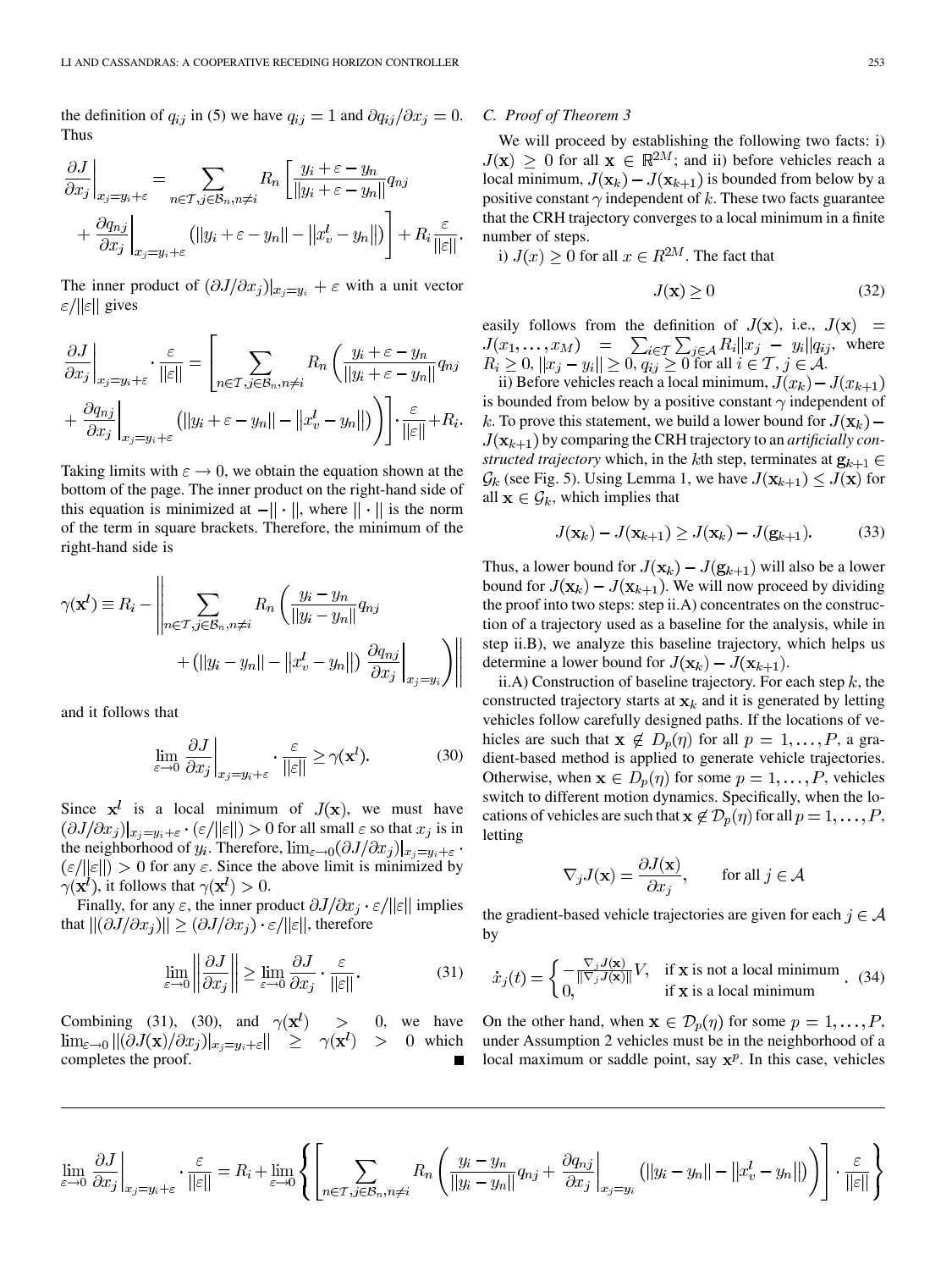

Fig. 5. Comparing the CRH trajectory and the constructed trajectory.

switch to different motion dynamics under which vehicles head in straight lines toward a point  $\mathbf{w}_k^p = (w_{k,1}^p, \dots, w_{k,M}^p) \in \mathbb{R}^{2M}$ which is obtained by

$$
\mathbf{w}_k^p = \arg\min_{\mathbf{x}} J(\mathbf{x}) \text{ s.t. } \mathbf{x} \in \mathcal{D}_p(\eta) \cap \mathcal{G}_k. \tag{35}
$$

Formally, when  $\mathbf{x} \in \mathcal{D}_p(\eta)$ , vehicles trajectories are given by

$$
\dot{x}_j(t) = \frac{w_{k,j}^p - x_j(t)}{\left\| w_{k,j}^p - x_j(t) \right\|} V.
$$
\n(36)

The following observation is made to ensure that driven by (36), vehicles will depart from  $D_p(\eta)$  and will not re-enter it again. By Lemma 2, the region  $\mathcal{D}_p(\eta) \cap \mathcal{G}_k$  does not contain local minima of  $J(\mathbf{x})$ , therefore,  $\mathbf{w}_k^p$  must be on the boundary of  $\mathcal{D}_p(\eta) \cap \mathcal{G}_k$ . If  $\mathcal{D}_p(\eta) \cap \mathcal{G}_k = \mathcal{D}_p(\eta)$  (i.e.,  $\mathcal{G}_k$  contains the entire  $\mathcal{D}_p(\eta)$ , then  $\mathbf{w}_k^p$  is on the boundary of  $\mathcal{D}_p(\eta)$ . Then, at point  $\mathbf{w}_k^p$ , when the vehicle motion dynamics are switched back to (34), under the effect of gradient descent, vehicles will move out of  $\mathcal{D}_p(\eta)$  (otherwise, the value of  $J(\mathbf{x})$  would increase). In addition, since  $J(\mathbf{x})$  will keep decreasing thereafter, it is guaranteed that vehicles will not re-enter  $\mathcal{D}_p(\eta)$  again. On the other hand, if  $\mathbf{w}_k^p$  is on the boundary of  $\mathcal{G}_k$  (i.e.,  $\mathbf{w}_k^p \in \mathcal{F}_k$ ), then by leading vehicles to  $w_k^p$ , the constructed trajectory crosses the CRH decision space  $\mathcal{F}_k$  at  $\mathbf{w}_k^p$ , and it terminates thereafter.

ii.B) Properties of baseline trajectory. Let us now examine the baseline trajectory  $g(t) = \{g_1(t), \ldots, g_M(t)\}\$ ,  $t \ge t_k$ , constructed through the motion dynamics (34), (36). This will help us determine a lower bound for  $J(\mathbf{x}_k) - J(\mathbf{x}_{k+1})$ . We will proceed by first defining the termination point of  $g(t)$  in the kth step. Let  $\bar{t}_{k+1}$  be the earliest time that any vehicle, say j, crosses  $\mathcal{F}_{k}^{j}$ , i.e.,

$$
\bar{t}_{k+1} = \min\left\{t : t > t_k, \ g_j(t) \in \mathcal{F}_k^j, \text{ for some } j \in \mathcal{A}\right\} \tag{37}
$$

and we define the termination point as  $\mathbf{g}_{k+1} \equiv \mathbf{g}(\bar{t}_{k+1})$ . We can see that, by this definition,  $\mathbf{g}_{k+1} \in \mathcal{G}_k$ . We will show later in (46) that  $\bar{t}_{k+1}$  is finite. Another fact we should notice is that

$$
\bar{t}_{k+1} \ge t_{k+1}, \qquad \text{for all } k. \tag{38}
$$

This is because at step  $k$ , the CRH trajectory consists of straight lines between  $x_i(t_k)$  and  $x_i(t_{k+1})$ , which is the fastest way vehicles can reach  $\mathcal{F}_k$ . A constructed trajectory for vehicle j is illustrated in Fig. 5, where this vehicle starts at  $x_i(t_k)$  and by following the motion dynamics (34), (36), at time  $\bar{t}_{k+1}$ , it crosses  $\mathcal{F}_{k}^{j}$  at  $g_{j}(\bar{t}_{k+1})$ . Let us now concentrate on the segment of  $g(t)$  where  $t \in [t_k, \bar{t}_{k+1}]$  and partition it into two distinct sets. Along the trajectory  $g(t)$ , we now define

$$
\mathcal{U}_k(\eta) = \{t : t \in [t_k, \overline{t}_{k+1}], \mathbf{g}(t) \notin \mathcal{D}_p(\eta),
$$
  
for all  $p = 1, ..., P\}$ 

and

$$
\mathcal{V}_k(\eta) = \{t : t \in [t_k, \bar{t}_{k+1}], \mathbf{g}(t) \in \mathcal{D}_p(\eta),
$$
  
for some  $p = 1, ..., P\}$ .

These are the time sets over which (34) or (36), respectively, is active. We then define

$$
S_{\mathcal{U}}(\eta) = \int\limits_{t \in \mathcal{U}_k(\eta)} dt \quad \text{and} \quad S_{\mathcal{V}}(\eta) = \int\limits_{t \in \mathcal{V}_k(\eta)} dt
$$

Since, for any  $t \in [t_k, \bar{t}_{k+1}]$ , either  $g(t) \notin \mathcal{D}_p(\eta)$  or  $g(t) \in$  $\mathcal{D}_p(\eta)$ , we have

$$
\bar{t}_{k+1} - t_k = S_{\mathcal{U}}(\eta) + S_{\mathcal{V}}(\eta). \tag{39}
$$

We will now derive an upper bound for  $S_{\mathcal{V}}(\eta)$ , the amount of time spent by  $g(t)$  in some  $\mathcal{D}_p(\eta)$ . Let  $\mathcal{P} \subseteq \{1, ..., P\}$  be the set of instances such that  $g(t)$  crosses  $\mathcal{D}_p(\eta) \cap \mathcal{G}_k$  for all  $p \in \mathcal{P}$  during  $[t_k, \overline{t}_{k+1}]$ . Without loss of generality, let vehicles enter  $\mathcal{D}_p(\eta) \cap \mathcal{G}_k$  at time  $t_1^p$  for some  $p \in \mathcal{P}$  and, under motion dynamics (36), vehicles reach  $\mathbf{w}_k^p$  at time  $t_2^p$ . Thus

$$
\mathcal{V}_k(\eta) = \bigcup_{p \in \mathcal{P}} \left[ t_1^p, t_2^p \right]. \tag{40}
$$

Under (36), we also have  $t_2^p - t_1^p = ||\mathbf{w}_k^p - \mathbf{g}(t_1^p)||/V$ . Since both  $\mathbf{w}_k^p$  and  $\mathbf{g}(t_1^p)$  are in the circular region  $\mathcal{D}_p(\eta)$ , we have  $\|\mathbf{w}_k^p - \mathbf{g}(t_1^p)\| \leq 2r_p(\eta)$ , where  $r_p(\eta)$  was defined in (20). Thus,  $t_2^p - t_1^p \leq 2r_p(\eta)/V$ . In the worst case, starting from  $\mathbf{x}_k$ ,  $\mathbf{g}(t)$ crosses  $\mathcal{D}_p(\eta)$  for all  $p = 1, ..., P$ , and  $\mathbf{g}(t)$  crosses each  $\mathcal{D}_p(\eta)$ by following its diameter. This worst case gives an upper bound for  $S_{\mathcal{V}}(\eta)$ , that is

$$
S_{\mathcal{V}}(\eta) \leq \frac{2}{V} \sum_{p=1}^{P} r_p(\eta).
$$

Because of (39), this also offers a lower bound for  $S_{\mathcal{U}}(\eta)$ , that is

$$
S_{\mathcal{U}}(\eta) = (\bar{t}_{k+1} - t_k) - S_{\mathcal{V}}(\eta)
$$
  
 
$$
\geq (\bar{t}_{k+1} - t_k) - \frac{2}{V} \sum_{p=1}^{P} r_p(\eta).
$$
 (41)

After partitioning  $[t_k, \bar{t}_{k+1}]$  into sets and deriving bounds for them, now let us consider the decrease of  $J(\mathbf{x})$  along a trajectory  $\mathbf{g}(t)$  over  $[t_k, \bar{t}_{k+1}]$ . By partitioning  $[t_k, \bar{t}_{k+1}]$  into  $\mathcal{U}_k(\eta)$  and  $V_k(\eta)$  and using (40), we obtain

$$
J(\mathbf{x}_k) - J(\mathbf{g}_{k+1}) = \sum_{p \in \mathcal{P}} \left[ J\left(\mathbf{g}\left(t_1^p\right)\right) - J\left(\mathbf{g}\left(t_2^p\right)\right) \right]
$$

$$
- \int_{\{\mathbf{g}(t): t \in \mathcal{U}_k(\eta)\}} \nabla J\left(\mathbf{g}(t)\right) \cdot d\mathbf{g}(t). \quad (42)
$$

The first term on the right-hand side of the equation corresponds to the decrease of  $J(\mathbf{x})$  when  $t \in \mathcal{V}_k(\eta)$ . Since  $\mathbf{g}(t_1^p) \in \mathcal{D}_p(\eta) \cap$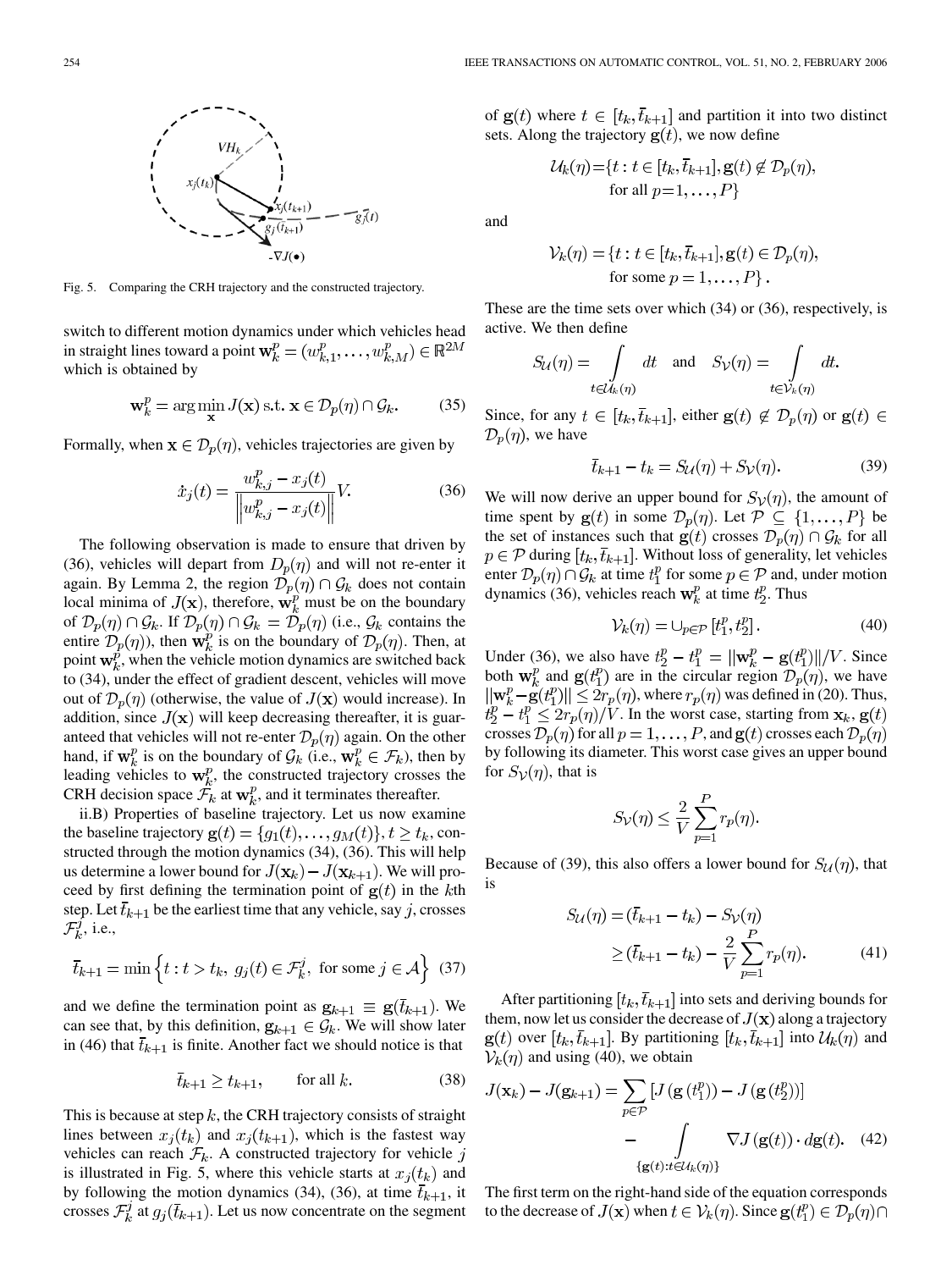$\mathcal{G}_k$ ,  $\mathbf{g}(t_2^p) = \mathbf{w}_k^p$  and  $\mathbf{w}_k^p$  minimizes  $J(\mathbf{x})$  over  $\mathcal{D}_p(\eta) \cap \mathcal{G}_k$  as defined in (35), we have

$$
\sum_{p \in \mathcal{P}} \left[ J\left(\mathbf{g}\left(t_1^p\right)\right) - J\left(\mathbf{g}\left(t_2^p\right)\right) \right] = \sum_{p \in \mathcal{P}} \left[ J\left(\mathbf{g}\left(t_1^p\right)\right) - J\left(\mathbf{w}_k^p\right) \right] \ge 0
$$

and it follows from (42) that

$$
J(\mathbf{x}_k) - J(\mathbf{g}_{k+1}) \ge - \int_{\{\mathbf{g}(t): t \in \mathcal{U}_k(\eta)\}} \nabla J(\mathbf{g}(t)) \cdot d\mathbf{g}(t) \equiv -\mathcal{L}.
$$
\n(43)

Now, let us try to find a lower bound for  $-\mathcal{L}$ , the second term in the right-hand-side of (42). Recalling that  $\nabla J(\mathbf{g}(t)) =$  $[\nabla_1 J(\mathbf{g}(t)), \ldots, \nabla_M J(\mathbf{g}(t))]$  and  $d\mathbf{g}(t) = [g_1(t), \ldots, g_M(t)],$ the right-hand side is

$$
-\mathcal{L} = - \int_{\{g(t):t \in \mathcal{U}_k(\eta)\}} \sum_{j \in \mathcal{A}} \nabla_j J(g(t)) \cdot dg_j(t)
$$
  
= 
$$
- \int_{\{g(t):t \in \mathcal{U}_k(\eta)\}} \sum_{j \in \mathcal{A}} \nabla_j J(g(t)) \cdot \dot{g}_j(t) dt.
$$

Using the motion dynamics (34), we get

$$
-\mathcal{L} = \int\limits_{t \in \mathcal{U}_k(\eta)} \sum_{j \in \mathcal{A}} \|\nabla_j J(\mathbf{g}(t))\| V dt
$$

and by applying the triangle inequality

$$
-\mathcal{L} \geq \int\limits_{t \in \mathcal{U}_k(\eta)} \|\nabla J(\mathbf{g}(t))\| \, V dt.
$$

Since  $g(t) \notin \mathcal{D}_p(\eta)$  for  $t \in \mathcal{U}_k(\eta)$  and all  $p = 1, ..., P$ , and under Assumption 2

$$
\int_{t \in \mathcal{U}_k(\eta)} ||\nabla J(\mathbf{g}(t))|| V dt \ge \eta V \int_{t \in \mathcal{U}_k(\eta)} dt = \eta V S_{\mathcal{U}}(\eta).
$$

Thus

$$
-\mathcal{L} \ge \eta VS_{\mathcal{U}}(\eta)
$$

and, returning to (43), we obtain

$$
J(\mathbf{x}_k) - J(\mathbf{g}_{k+1}) \ge \eta V S_{\mathcal{U}}(\eta). \tag{44}
$$

This inequality implies two important facts. First, it leads to the conclusion that  $\bar{t}_{k+1} < \infty$  (i.e.,  $g(t)$  crosses  $\mathcal{F}_k$  in finite time). This is because (32) implies that  $J(\mathbf{g}_{k+1}) \geq 0$ , therefore,  $J(\mathbf{x}_k) \geq J(\mathbf{x}_k) - J(\mathbf{g}_{k+1})$ . In addition, using (41), we have

$$
\eta VS_{\mathcal{U}}(\eta) \ge \eta V \left[ (\bar{t}_{k+1} - t_k) - \frac{2}{V} \sum_{p=1}^{P} r_p(\eta) \right] \tag{45}
$$

so that (44) yields an upper bound for  $\bar{t}_{k+1}$ 

$$
\bar{t}_{k+1} \le t_k + \frac{J(\mathbf{x}_k)}{\eta V} + \frac{2}{V} \sum_{p=1}^P r_p(\eta). \tag{46}
$$

The second implication of (44) is that it offers a lower bound for  $J(\mathbf{x}_k) - J(\mathbf{x}_{k+1})$ , which is obtained as follows. Since  $\bar{t}_{k+1} \geq$   $t_{k+1}$  from (38), and recalling that  $t_{k+1} - t_k = H_k$ , it follows from (45) that

$$
S_{\mathcal{U}}(\eta) \ge (t_{k+1} - t_k) - \frac{2}{V} \sum_{p=1}^{P} r_p(\eta) = H_k - \frac{2}{V} \sum_{p=1}^{P} r_p(\eta).
$$

Since, by assumption, no vehicle is located at any target point at  $t_k$ , we have  $H_k > s$ , where  $s = \min_{i \in \mathcal{T}} s_i$ . Thus

$$
S_{\mathcal{U}}(\eta) > s - \frac{2}{V} \sum_{p=1}^{P} r_p(\eta)
$$
 (47)

and by combining  $(33)$ ,  $(44)$ , and  $(47)$ , we get

$$
J(\mathbf{x}_k) - J(\mathbf{x}_{k+1}) > \eta V \left[ s - \frac{2}{V} \sum_{p=1}^P r_p(\eta) \right].
$$

Since  $r_p(\eta) \geq 0$ ,  $\lim_{\eta \to 0} r_p(\eta) = 0$  and , we can select some  $\eta^* > 0$  such that . Therefore

$$
J(\mathbf{x}_k) - J(\mathbf{x}_{k+1}) > \eta^* s^* V > 0, \qquad \text{for all } k.
$$

Now, we conclude the proof of ii). By setting  $\gamma \equiv \eta^* s^* V$ 

$$
J(\mathbf{x}_k) - J(\mathbf{x}_{k+1}) > \gamma, \qquad \text{for all } k. \tag{48}
$$

Finally, by combining (32) and (48), we can derive an upper bound for the total number of steps required for a CRH trajectory to converge to a local minimum. If at  $t = 0$  vehicles start at some  $x_0$ , then clearly the CRH trajectory is guaranteed to converge to a local minimum in  $K = [J(\mathbf{x}_0)/\gamma]$  steps. Г

## *D. Proof of Theorem 4*

To prove i), we begin with the definition of  $J(x)$  in (15) and (16), where we see that

$$
J(x) = \sum_{i \in \mathcal{T}} R_i ||x - y_i|| = \sum_{i \in \mathcal{T}} R_i [(x - y_i)^T (x - y_i)]^{\frac{1}{2}}
$$

from which it follows that

$$
\nabla J(x) = \sum_{i \in \mathcal{T}} R_i \frac{x - y_i}{\|x - y_i\|}.
$$
 (49)

Since  $\lim_{x\to\infty} J(x) = \infty$  and  $J(x)$  is a convex function, a global minimum in  $\mathbb{R}^2$  exists. Since we have assumed that  $x_p(t)$ is nonstationary, there exists some  $y_e \neq y_i$ ,  $i = 1, \ldots, N$ , such that  $y_e$  is the global minimum of  $J(x)$  and we must have

$$
\nabla J(y_e) = \sum_{i \in \mathcal{T}} R_i \frac{y_e - y_i}{||y_e - y_i||} = 0.
$$

Next, to prove ii), assume that there exists some  $i$  that satisfies (23). We will show that  $y_i$  is the global minimum of  $J(x)$ . Since  $\nabla J(x)$  is not analytic at such  $y_i$ , let us consider  $\nabla J(y_i + \varepsilon)$  for some arbitrarily small  $\varepsilon \in \mathbb{R}^2$ . We have

$$
\lim_{\varepsilon \to 0} \nabla J(y_i + \varepsilon) = \lim_{\varepsilon \to 0} \sum_{j=1}^N R_j \frac{(y_i + \varepsilon) - y_j}{\|(y_i + \varepsilon) - y_j\|}
$$

$$
= \sum_{j \in \mathcal{T}, j \neq i} R_j \frac{y_i - y_j}{\|y_i - y_j\|} + \lim_{\varepsilon \to 0} R_i \frac{\varepsilon}{\|\varepsilon\|}
$$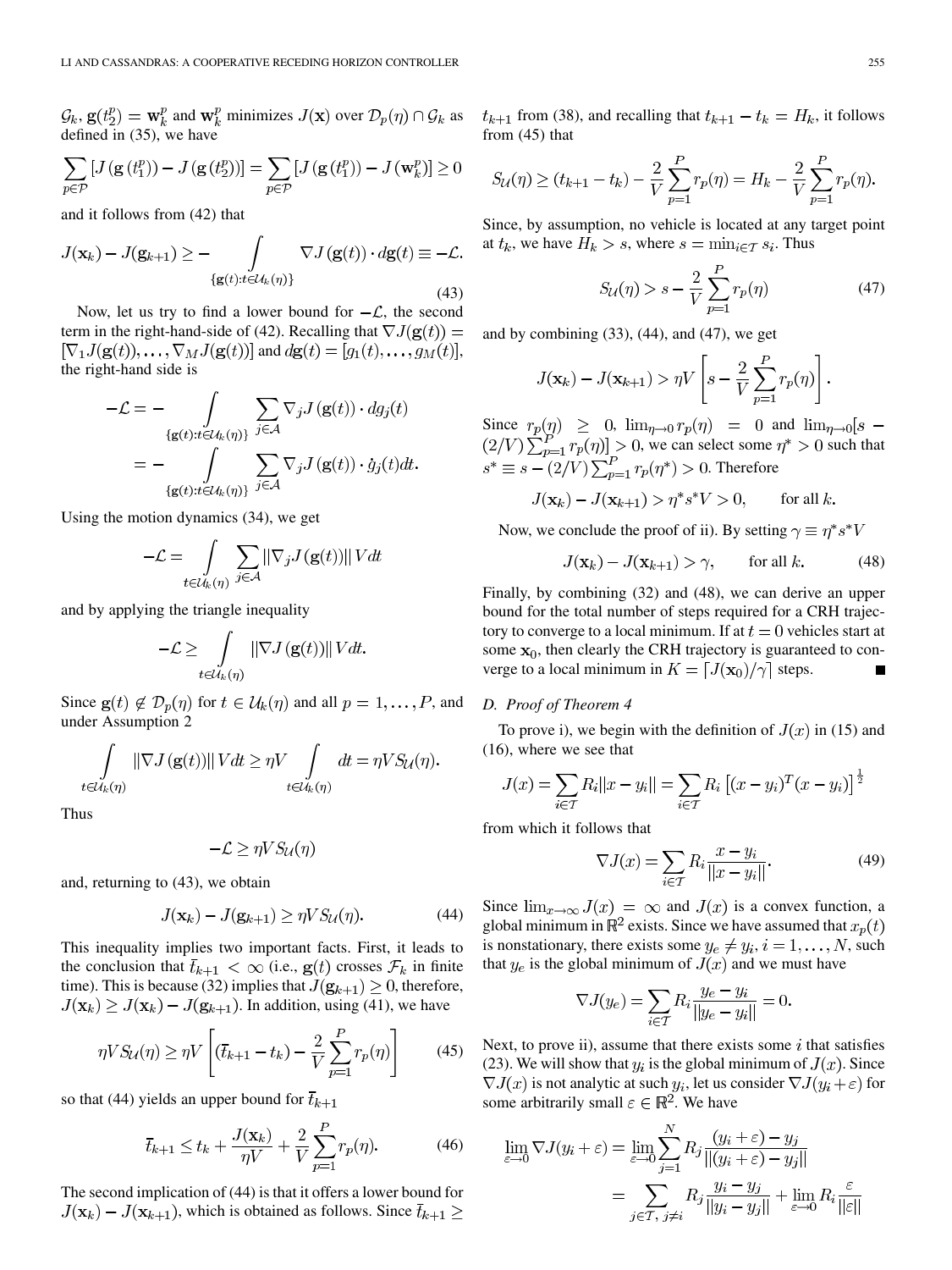where  $\varepsilon/||\varepsilon|| \equiv e_{\varepsilon}$  is a unit vector. Then

$$
\lim_{\varepsilon \to 0} \nabla^T J(y_i + \varepsilon) \cdot e_{\varepsilon} = \sum_{j \in \mathcal{T}, j \neq i} R_j \frac{(y_i - y_j)^T}{\|y_i - y_j\|} \cdot e_{\varepsilon} + R_i. \tag{50}
$$

 $\overline{11}$ 

 $\sqrt{m}$ 

Note that for an arbitrary unit vector  $e_{\epsilon}$ 

$$
-\left\|\sum_{j\in\mathcal{T},\ j\neq i}R_j\frac{y_i-y_j}{\|y_i-y_j\|}\right\| \le \sum_{\substack{j\in\mathcal{T},\ j\neq i}}R_j\frac{(y_i-y_j)^T}{\|y_i-y_j\|}\cdot e_{\varepsilon}
$$

$$
\le \left\|\sum_{j\in\mathcal{T},\ j\neq i}R_j\frac{y_i-y_j}{\|y_i-y_j\|}\right\|.
$$

Therefore

 $\overline{11}$ 

$$
\lim_{\varepsilon \to 0} \nabla^T J(y_i + \varepsilon) \cdot e_{\varepsilon} = \sum_{j \in \mathcal{T}, j \neq i} R_j \frac{(y_i - y_j)^T}{\|y_i - y_j\|} \cdot e_{\varepsilon} + R_i
$$

$$
\geq R_i - \left\| \sum_{j \in \mathcal{T}, j \neq i} R_j \frac{y_i - y_j}{\|y_i - y_j\|} \right\|
$$

If (23) holds, this implies

$$
\lim_{\varepsilon \to 0} \nabla^T J(y_i + \varepsilon) \cdot e_{\varepsilon} \ge R_i - \left\| \sum_{j \in T, j \neq i} R_j \frac{y_i - y_j}{\|y_i - y_j\|} \right\| > 0
$$

for every  $\varepsilon$ . This is a necessary and sufficient condition for  $J(y_i)$ to be the unique global minimum.

It remains to determine an upper bound for the trajectory convergence time  $t_f$ . We proceed by finding a lower bound for  $J(x_k) - J(x_{k+1})$ . Toward this goal, we compare two trajectories: The trajectory  $x(t)$  generated by the RH controller, which ends at  $x_{k+1}$  at  $t_{k+1} = t_k + H_k$ , and the trajectory  $g(t)$  generated by a gradient method, which will terminate at  $g_{k+1}$  (see also Fig. 5). From Lemma 1, we have  $J(x_k) - J(x_{k+1}) \ge$  $J(x_k) - J(g_{k+1})$ . Thus, a lower bound for  $J(x_k) - J(g_{k+1})$ will also be a lower bound for  $J(x_k) - J(x_{k+1})$ .

The constructed trajectory is based on the motion dynamics

$$
\dot{x} = \begin{cases}\n-\frac{\nabla J(x)}{\|\nabla J(x)\|} V, & \text{if } \|\nabla J(x)\| > 0 \\
0, & \text{if } \|\nabla J(x)\| = 0.\n\end{cases}
$$
\n(51)

This is similar to the proof of Theorem 3 without the need for a second mode in the motion dynamics. Now let us evaluate  $J(x_k) - J(g_{k+1})$ , where  $\bar{t}_{k+1}$  as defined in the proof of Theorem 3 [see (37)], is the termination time of  $q(t)$ 

$$
J(x_k) - J(g_{k+1}) = \int_{\{g(t): t_k \le t \le \bar{t}_{k+1}\}} -\nabla J(g(t)) \cdot dg(t). \tag{52}
$$

Under (51), we see that for any point on  $q(t)$ , the steepest descent direction is always the tangent direction of  $q(t)$ , hence  $-\nabla J(g(t)) \cdot dg(t) = ||\nabla J(g(t))||Vdt$  and (52) becomes

$$
J(x_k) - J(g_{k+1}) = \int_{\{g(t): t_k \le t \le \overline{t}_{k+1}\}} ||\nabla J(g(t))|| V dt
$$

Since  $J(x)$  is a convex function, we have:  $\|\nabla J(x)\|$  >  $\|\nabla J(x^*)\|$  for every  $x \in \mathbb{R}^2$  and  $x^*$  being the global minimum of  $J(x)$ . Under the condition in (23), we saw that  $\|\nabla J(x^*)\| = \lim_{x\to x^*} \|\nabla J(x)\| = \gamma$ . Thus

$$
J(x_k) - J(g_{k+1}) \ge \gamma V \int \{g(t): t_k \le t \le \bar{t}_{k+1}\} dt = \gamma V(\bar{t}_{k+1} - t_k).
$$

Since  $\bar{t}_{k+1} > t_{k+1}$  (see (38) in the proof of Theorem 3), then  $\bar{t}_{k+1} - t_k > t_{k+1} - t_k = H_k$ . We further obtain  $J(x_k)$  –  $J(g_{k+1}) \ge \gamma V H_k$  and, from Lemma 1,  $J(x_{k+1}) \le J(g_{k+1})$ . Therefore

$$
J(x_k) - J(x_{k+1}) \ge J(x_k) - J(g_{k+1}) \ge \gamma V H_k
$$

which gives a lower bound for the cost improvement the RH controller can provide in each iteration. Setting  $s = \min_{i \in \mathcal{T}} s_i$ , we have  $H_k > s$  (otherwise the vehicle is already at a target point), and we get

$$
J(x_k) - J(x_{k+1}) > \gamma V s.
$$

It follows that if at  $t=0$  the vehicle is located at  $x_0$ , then the RH controller is guaranteed to converge in  $n_f \leq \lfloor (J(x_0) J(y_i)/\gamma Vs$  steps, or by time  $t_f \leq ((J(x_0) - J(y_i))/\gamma V)$ .

# *E. Proof of Lemma 5*

For the full responsibility region  $S_1$  of  $x_1$ , its boundary can be expressed by

$$
\frac{||x - x_1||}{||x - x_1|| + ||x - x_2||} = \Delta.
$$

Defining  $x = (a, b)$ , this becomes

$$
\frac{\sqrt{a^2 + b^2}}{\sqrt{a^2 + b^2} + \sqrt{(a - c)^2 + b^2}} = \Delta.
$$

After squaring both sides and following some simplifications, we get

$$
(1 - 2\Delta)a^{2} + (1 - 2\Delta)b^{2} + 2\Delta^{2}ac - \Delta^{2}c^{2} = 0.
$$

Dividing both sides by  $(1 - 2\Delta)$  and adding  $[\Delta^2 c/(1 - 2\Delta)]^2$ to both sides yields

$$
\left(a + \frac{\Delta^2 c}{1 - 2\Delta}\right)^2 + b^2 = \left[\frac{\Delta(1 - \Delta)}{1 - 2\Delta}c\right]^2
$$

which is a circle with center  $\left(-(\Delta^2 c/(1-2\Delta)), 0\right)$  and radius  $(\Delta(1-\Delta)/(1-2\Delta))c$ . Similarly, we can prove  $S_2$  is a circular region with center  $(1 + (\Delta^2 c/(1 - 2\Delta)), 0)$  and radius  $(\Delta(1 \Delta)/(1-2\Delta)$ )c. П

## *F. Proof of Theorem 6*

There are three cases to consider in terms of the target point location  $y_1$ .

i)  $y_1 \in S_1$ . This means  $\delta_{11} < \Delta$  and  $\delta_{12} > 1 - \Delta$ . Thus, from (23)

$$
\nabla J = \nabla J_1 = \begin{bmatrix} \frac{\partial J_i}{\partial x_1} \\ \frac{\partial J_1}{\partial x_2} \end{bmatrix} = \begin{bmatrix} R_1 \frac{x_1 - y_1}{\|x_1 - y_1\|} \\ 0 \end{bmatrix}
$$